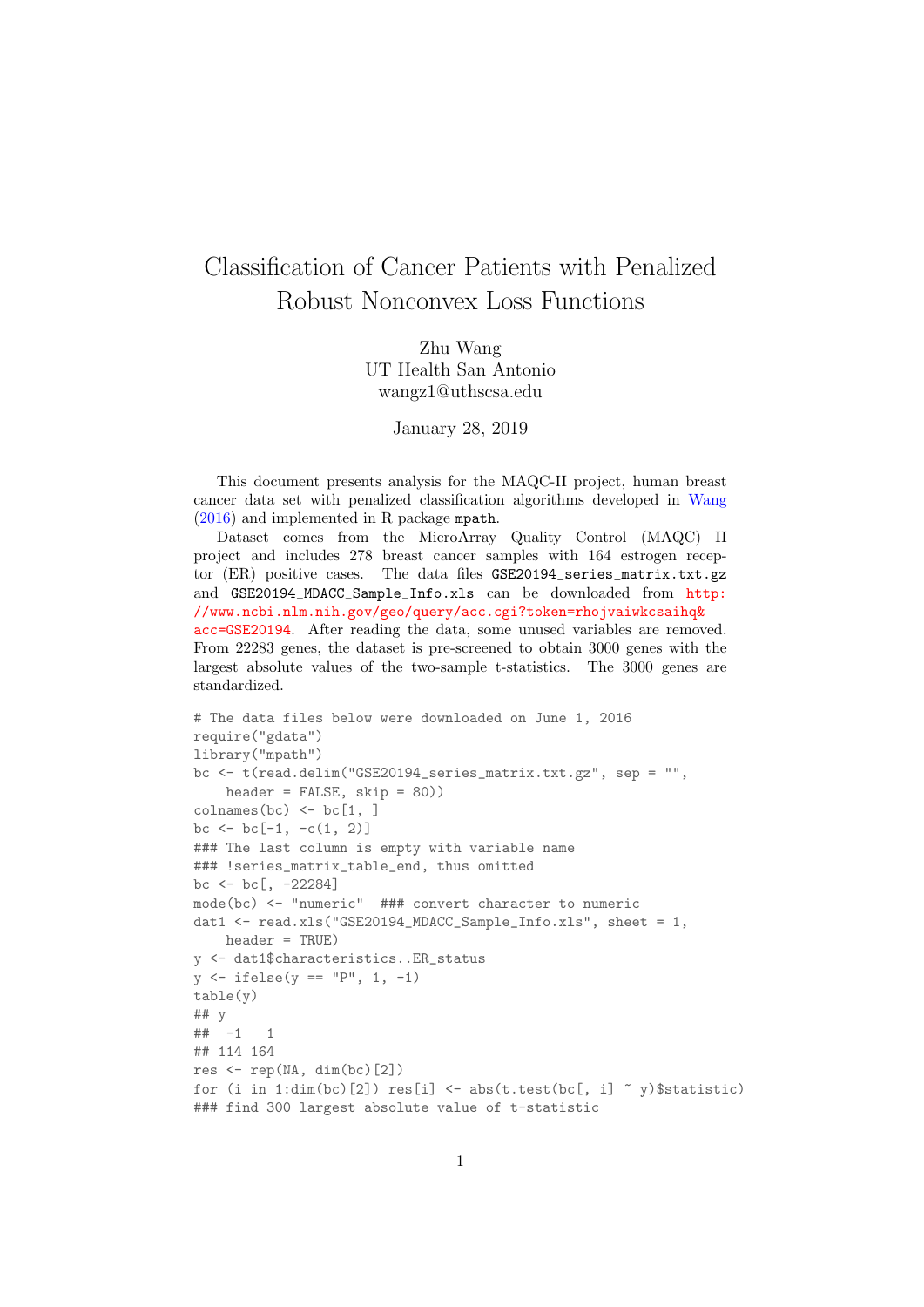```
tmp <- order(res, decreasing = TRUE)[1:3000]
dat \leftarrow bc[, tmp]
### standardize variables
dat <- scale(dat)
```
Set up configuration parameters.

```
### number of replicates
nrun <- 100
### penalty type
penalty <- c("enet", "snet", "mnet")
### Smallest value for lambda, as a fraction of lambda.max, the
### smallest value for which all coefficients are zero except
### the intercept
ratio <- 0.25
type.path <- "active"
nlam <- ifelse(type.path != "onestep", 30, 100)
### The training data is contaminated by randomly switching
### response variable labels at varying pre-specified
### proportions
per <- c(0, 0.05, 0.1, 0.15)
### what quantity is minimized for tuning parameter selection
tuning <- "error"
### In cross-validation, we set the number of cores for
### parallel computing by
n.cores <- 4
### robust nonconvex loss function, rfamily type and logistic
type <- c("closs", "gloss", "qloss", "binomial")
### and corresponding labels
type1 <- c("Closs", "Gloss", "Qloss", "Logistic")
### and corresponding tuning parameter
s <- c(0.9, 1.01, 0.5)
mstop \leftarrow 50plot.it <- TRUE
```
The training data contains randomly selected 50 samples with positive estrogen receptor status and 50 samples with negative estrogen receptor status, and the rest were designated as the test data. The training data is contaminated by randomly switching response variable labels at varying pre-specified proportions  $per=0$ , 0.05, 0.1, 0.15. This process is repeated  $nrun=100$  times. Robust non-convex loss functions include C-loss, G-loss and Q-loss, each with penalty LASSO, SCAD and MCP. The initial values are derived using the boosting package bst with mstop=50 and nu provided below depending on loss function type. For SCAD and MCP penalty, a penalty tuning parameter gam is provided below. By default, the solution path is computed backward as direction="bwd" in nclreg function. To select optimal penalization tuning parameters, we run five-fold cross-validation averaging classification errors. In cross-validation, we set the number of cores for parallel computing by  $n \cdot \text{cores}=4$ . The classification errors and number of selected variables are summarized and these results can be plotted if plot.it=TRUE. This script also contains results with penalized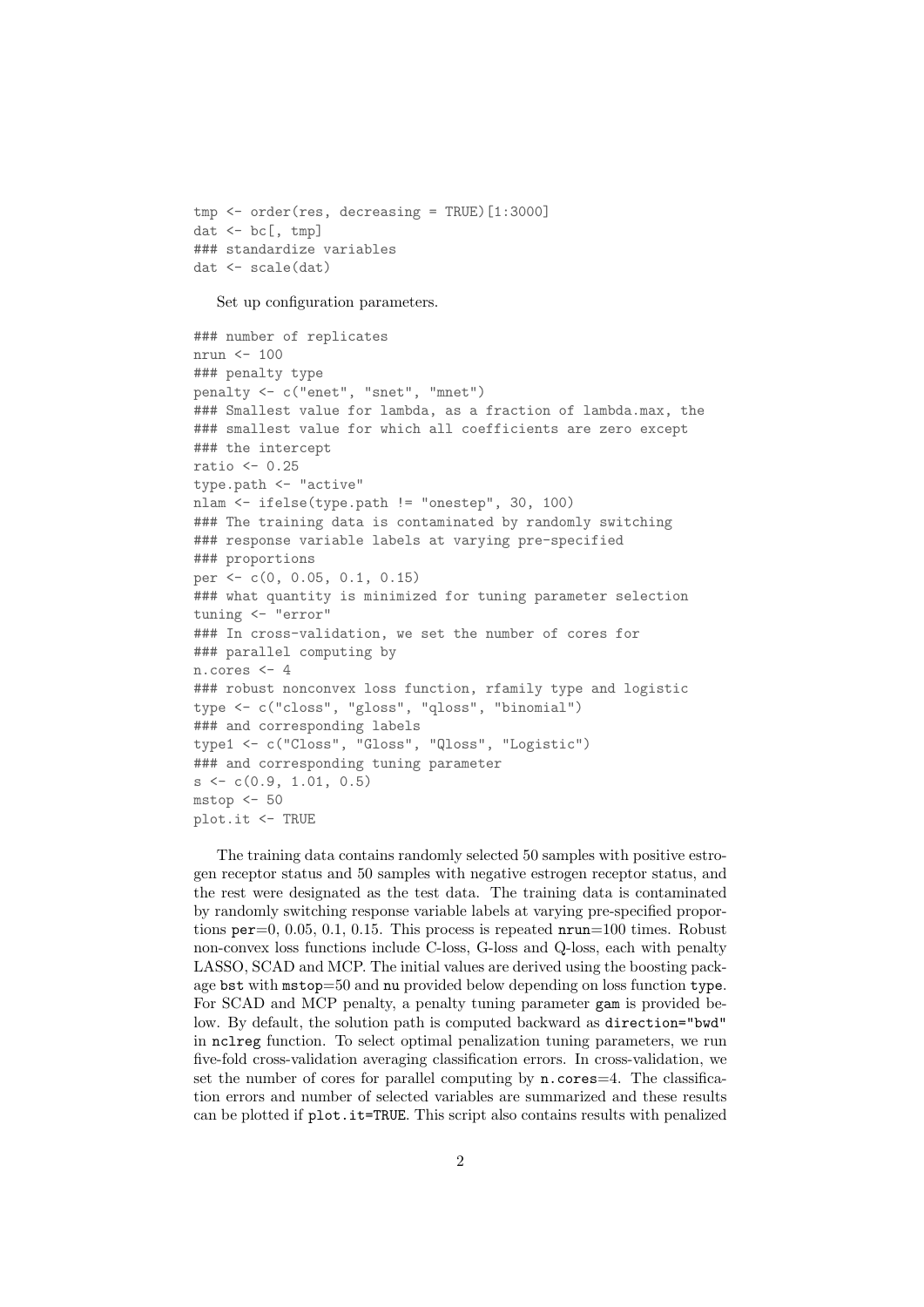logistic regression using glmreg. The script takes 7 hours to execute on Intel<sup>®</sup> Core<sup>TM</sup> i7-4790 CPU @ 3.60GHz  $\times$  4 processor.

```
summary7 <- function(x) c(summary(x), sd = sd(x))
ptm <- proc.time()
for (k in (1:4)) {
    ### k controls family argument rfamily type (see above)
    if (type[k] == "gloss")nu <- 0.1 else nu <- 0.01
    for (j in (1:3)) {
        ### j controls argument penalty type (see above)
        gam \le ifelse(penalty[j] == "snet", 3.7, 12)
        err.m1 <- nvar.m1 <- errbest.m1 <- lambest.m1 <- matrix(NA,
            ncol = 4, nrow = nrun)
        nvarbest.m1 <- mstopcv.m1 <- matrix(NA, ncol = 4, nrow = nrun)
        colnames(err.m1) <- c("cont-0%", "cont-5%", "cont-10%",
            "cont-15%")
        colnames(mstopcv.m1) <- colnames(nvarbest.m1) <- colnames(err.m1)
        colnames(nvar.m1) <- colnames(err.m1)
        colnames(errbest.m1) <- colnames(err.m1)
        colnames(lambest.m1) <- colnames(err.m1)
        for (ii in 1:nrun) {
            set.seed(1000 + ii)trid \leq c(sample(which(y == 1))[1:50], sample(which(y ==
                -1))[1:50])
            dtr <- dat[trid, ]
            dte <- dat[-trid, ]
            ytrold <- y[trid]
            yte <- y[-trid]
            ### number of patients/no. variables in training and test data
            dim(dtr)
            dim(dte)
            ### randomly contaminate data
            ntr <- length(trid)
            con <- sample(ntr)
            for (i in (1:4)) {
                ### i controls how many percentage of data contaminated, see
                ### argument per above
                ytr <- ytrold
                percon <- per[i]
                ### randomly flip labels of the samples in training set
                ### according to pre-defined contamination level
                if (percon > 0) {
                  ji <- con[1:(percon * ntr)]
                  ytr[ji] <- -ytrold[ji]
                \mathbf{I}### fit a model with nclreg for nonconvex loss or glmreg for
                ### logistic loss, and use cross-validation to select best
                ### penalization parameter
                if (type[k] %in% c("closs", "gloss", "qloss")) {
```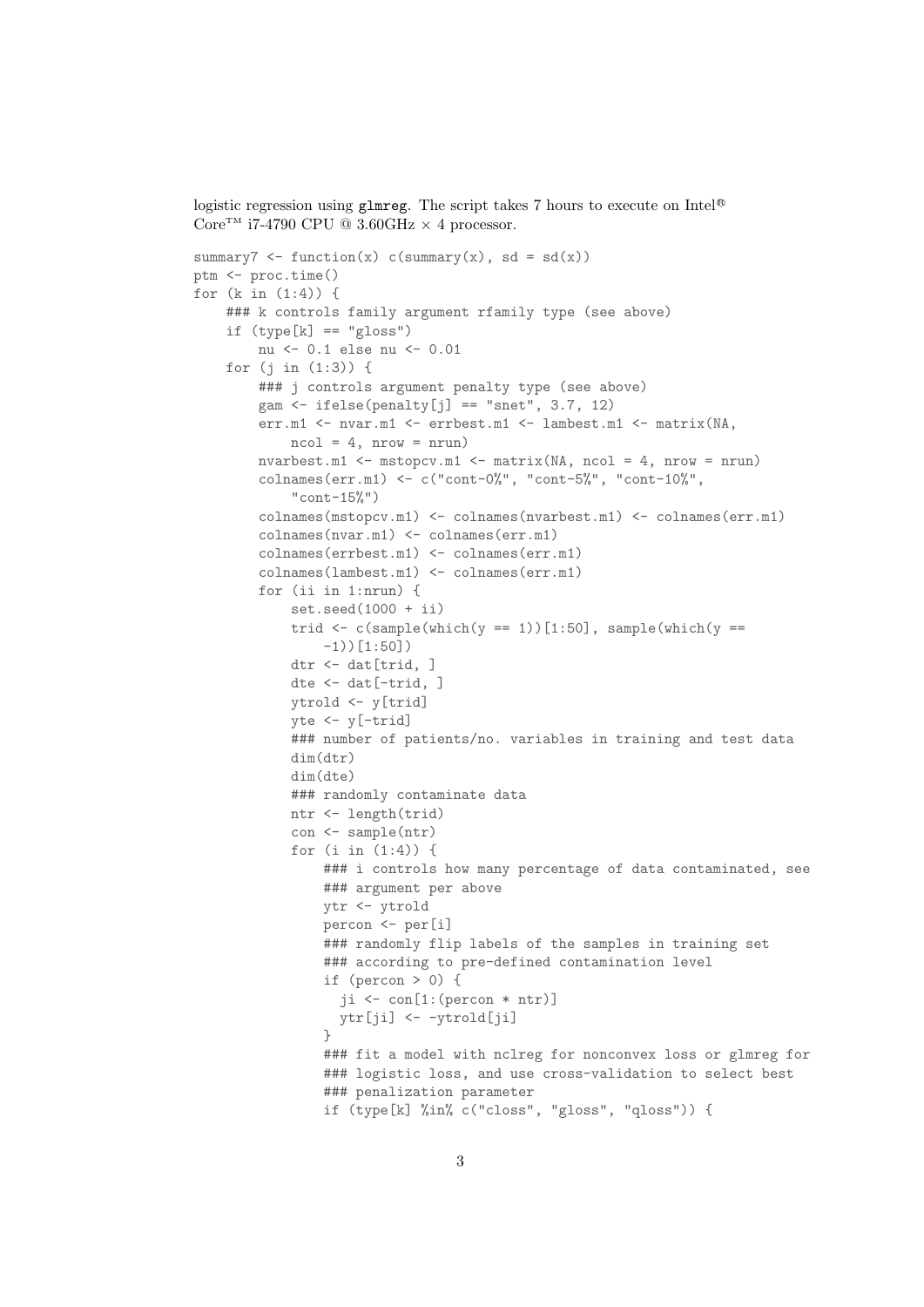```
dat.m1 <- nclreg(x = dtr, y = ytr, s = s[k],iter = 100, rfamily = type[k], penalty = penalty[j],
        lambda.min.ratio = ratio, gamma = gam, mstop.init = mstop,
        nu.init = nu, type.path = type.path)cvm1 \le cv.nclreg(x = dtr, y = ytr, nfolds = 5,
        n.corees = n.corees, s = s[k], lambda = dat.m1$lambda[1:nlam],rfamily = type[k], penalty = penalty[j],
        gamma = gamma = gam, type = tuning, plot.it = FALSE,
        type.init = dat.m1$type.init, mstop.init = dat.m1$mstop.init,
        nu.init = dat.m1$nu.init, type.path = type.path)
      err1 <- predict(dat.m1, newdata = dte, newy = yte,
       type = "error")
    } else {
      dat.m1 <- glmreg(x = dtr, y = (ytr + 1)/2,family = type[k], penalty = penalty[j], lambda.min.ratio = ratio,
        gamma = gam)
      cvm1 <- cv.glmreg(x = dtr, y = (ytr + 1)/2,
        nfolds = 5, n.cores = n.cores, lambda = dat.m1$lambda,
        family = type[k], penalty = penalty[j], gamma = gam,
        plot.it = FALSE)
      err1 <- apply((yte > -1) != predict(dat.m1,
        newx = dte, type = "class"), 2, mean)
    }
    optmstop <- cvm1$lambda.which
    err.m1[ii, i] <- err1[optmstop]
    nvar.m1[ii, i] <- length(predict(dat.m1, which = optmstop,
      type = "nonzero"))
    errbest.m1[ii, i] <- min(err1, na.rm = TRUE)
    lambest.m1[ii, i] <- which.min(err1)
    nvarbest.m1[ii, i] <- length(predict(dat.m1,
      which = which.min(err1), type = "nonzero"))
}
if (ii\%nrun == 0) {
    if (type[k] %in% c("closs", "gloss", "qloss"))
      cat(paste("\nfamily ", type1[k], ", s=", s[k],
        \text{sep} = \text{""}, "\n") else cat(paste("\nfamily ", type1[k], sep = ""),
      ''\n\langle n" \ranglepentype <- switch(penalty[j], enet = "LASSO",
      mnet = "MCP", snet = "SCAD")cat("penalty=", pentype, "\\n")if (penalty[j] %in% c("snet", "mnet"))
      cat("gamma=", gam, "\\n")cat("best misclassification error\n")
    print(round(apply(errbest.m1, 2, summary7), 4))
    cat("which lambda has best error\n")
    print(round(apply(lambest.m1, 2, summary7), 1))
    cat("number of variables selected with best error\n")
    print(round(apply(nvarbest.m1, 2, summary7),
      1))
```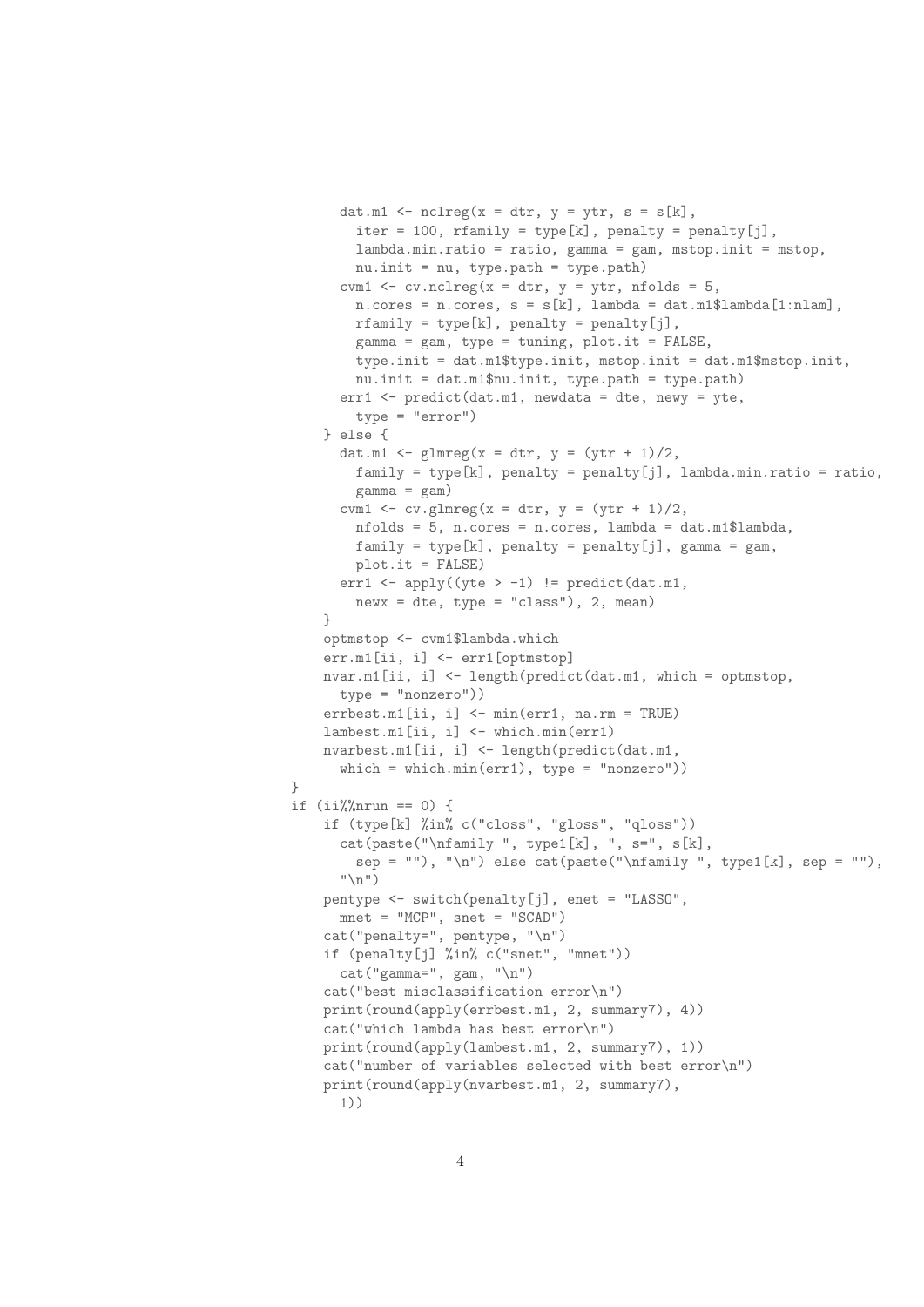```
cat("CV based misclassification error\n")
             print(round(apply(err.m1, 2, summary7), 4))
             cat("number of variables selected by CV\nu")print(round(apply(nvar.m1, 2, summary7), 1))
             if (plot.it) {
              par(mfrow = c(2, 1))boxplot(err.m1, main = "Misclassification error",
                subset = ", sub = paste(type1[k], "-", pentype,
                 sep = "")boxplot(nvar.m1, main = "No. variables", subset = "".sub = paste(type1[k], "-", pentype, sep = ""))}
         }
      }
   }
}
##
## family Closs, s=0.9
## penalty= LASSO
## best misclassification error
## cont-0% cont-5% cont-10% cont-15%
## Min. 0.0337 0.0337 0.0449 0.0337
## 1st Qu. 0.0618 0.0674 0.0674 0.0674
## Median 0.0674 0.0730 0.0730 0.0758
## Mean 0.0699 0.0719 0.0735 0.0781
## 3rd Qu. 0.0787 0.0787 0.0787 0.0843
## Max. 0.0955 0.1011 0.1067 0.2921
## sd 0.0127 0.0122 0.0121 0.0258
## which lambda has best error
## cont-0% cont-5% cont-10% cont-15%
## Min. 1.0 1.0 1.0 1.0
## 1st Qu. 2.0 2.0 2.0 2.0
## Median 4.0 3.0 3.0 4.0
## Mean 10.0 8.6 8.7<br>## 3rd Qu. 9.2 7.5 7.0
## 3rd Qu. 9.2 7.5 7.0 9.0
## Max. 58.0 47.0 50.0 40.0
## sd 14.6 11.5 12.1 10.0
## number of variables selected with best error
## cont-0% cont-5% cont-10% cont-15%
## Min. 1.0 1.0 1.0 1.0
## 1st Qu. 2.0 2.0 2.0 2.0
## Median 3.0 3.0 3.0 2.5
## Mean 3.7 3.9 4.2 3.5
## 3rd Qu. 5.0 5.0 6.0 4.0
## Max. 9.0 11.0 12.0 13.0
## sd 2.0 2.3 2.5 2.7
## CV based misclassification error
## cont-0% cont-5% cont-10% cont-15%
## Min. 0.0337 0.0393 0.0449 0.0449
```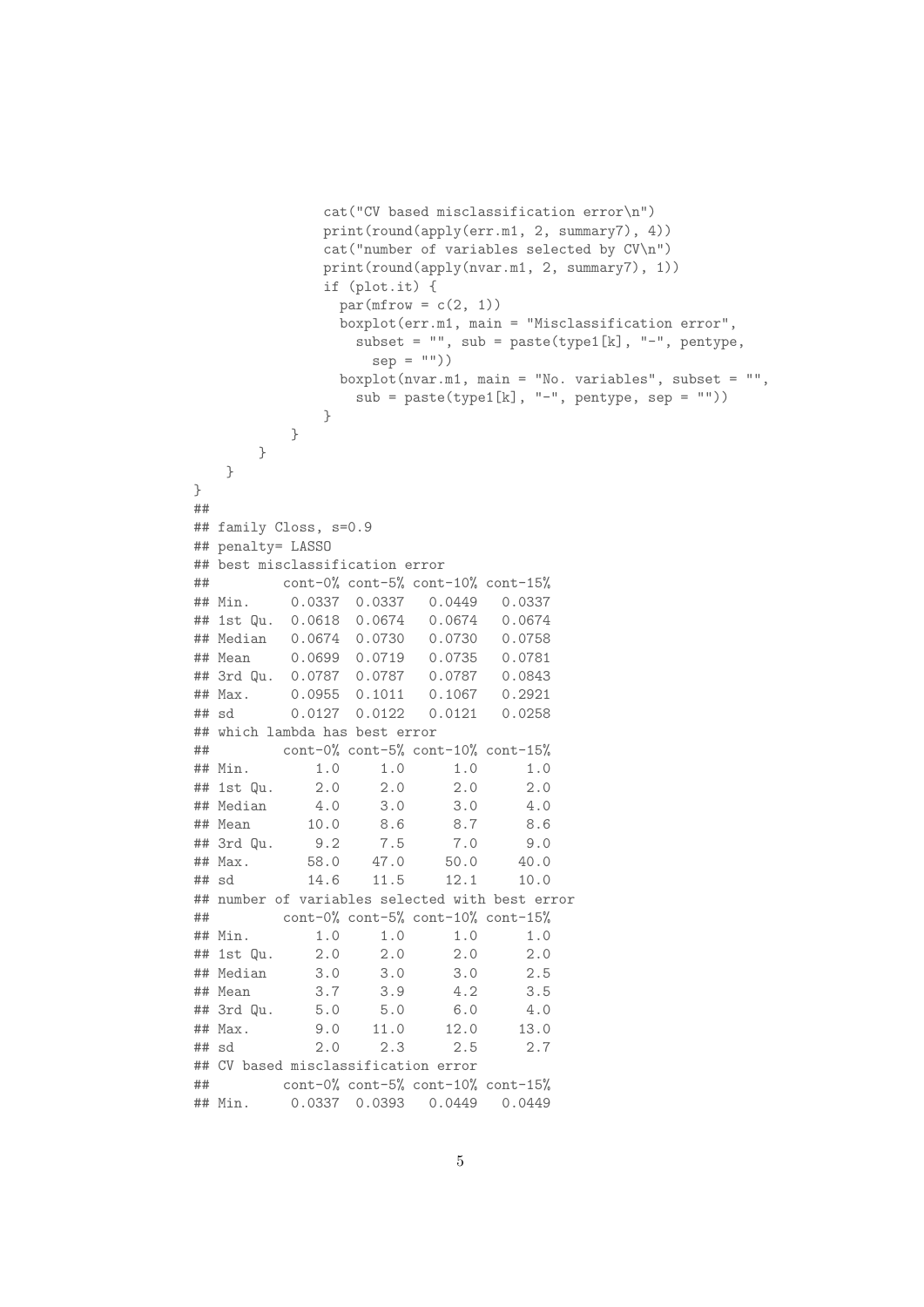## 1st Qu. 0.0674 0.0730 0.0730 0.0772 ## Median 0.0787 0.0787 0.0843 0.0843 ## Mean 0.0794 0.0813 0.0849 0.0920 ## 3rd Qu. 0.0899 0.0899 0.0913 0.1011 ## Max. 0.1124 0.1180 0.1236 0.2921 ## sd 0.0134 0.0136 0.0153 0.0302 ## number of variables selected by CV ## cont-0% cont-5% cont-10% cont-15% 1.0 1.0 1.0 1.0 ## 1st Qu. 3.0 2.0 2.0 1.0 ## Median 4.0 4.0 3.0 2.0 ## Mean 4.1 4.1 3.6 3.1<br>## 3rd Qu. 5.0 6.0 5.0 4.0 ## 3rd Qu. 5.0 6.0 5.0 4.0 ## Max. 10.0 13.0 12.0 18.0 ## sd 2.0 2.5 2.4 2.8 ## ## family Closs, s=0.9 ## penalty= SCAD ## gamma= 3.7 ## best misclassification error ## cont-0% cont-5% cont-10% cont-15% ## Min. 0.0337 0.0337 0.0449 0.0393 ## 1st Qu. 0.0618 0.0674 0.0674 0.0674 ## Median 0.0674 0.0730 0.0730 0.0787 ## Mean 0.0701 0.0722 0.0736 0.0783 ## 3rd Qu. 0.0787 0.0787 0.0787 0.0843 ## Max. 0.0955 0.1011 0.1067 0.2921 ## sd 0.0126 0.0117 0.0120 0.0251 ## which lambda has best error ## cont-0% cont-5% cont-10% cont-15% 4<br>
## Min. 1.0 1.0 1.0 1.0<br>
## 1st Qu. 2.0 2.0 2.0 2.0 ## 1st Qu. 2.0 2.0 2.0 2.0 ## Median 4.0 4.0 4.0 4.0 ## Mean 10.2 9.1 9.5 9.7 ## 3rd Qu. 10.5 9.8 11.2 15.2 47.0 50.0 44.0<br>11.9 12.9 11.3 ## sd 14.6 11.9 ## number of variables selected with best error  $cont-0$ % cont-5% cont-10% cont-15% ## Min. 1.0 1.0 1.0 1.0 ## 1st Qu. 2.0 2.0 2.0 1.0 ## Median 3.0 3.0 3.0 2.0 ## Mean 3.6 3.7 4.0 3.1 ## 3rd Qu. 5.0 5.0 6.0 4.0 ## Max. 9.0 11.0 12.0 13.0 ## sd 2.0 2.4 2.7 2.7 ## CV based misclassification error ## cont-0% cont-5% cont-10% cont-15% ## Min. 0.0337 0.0449 0.0449 0.0393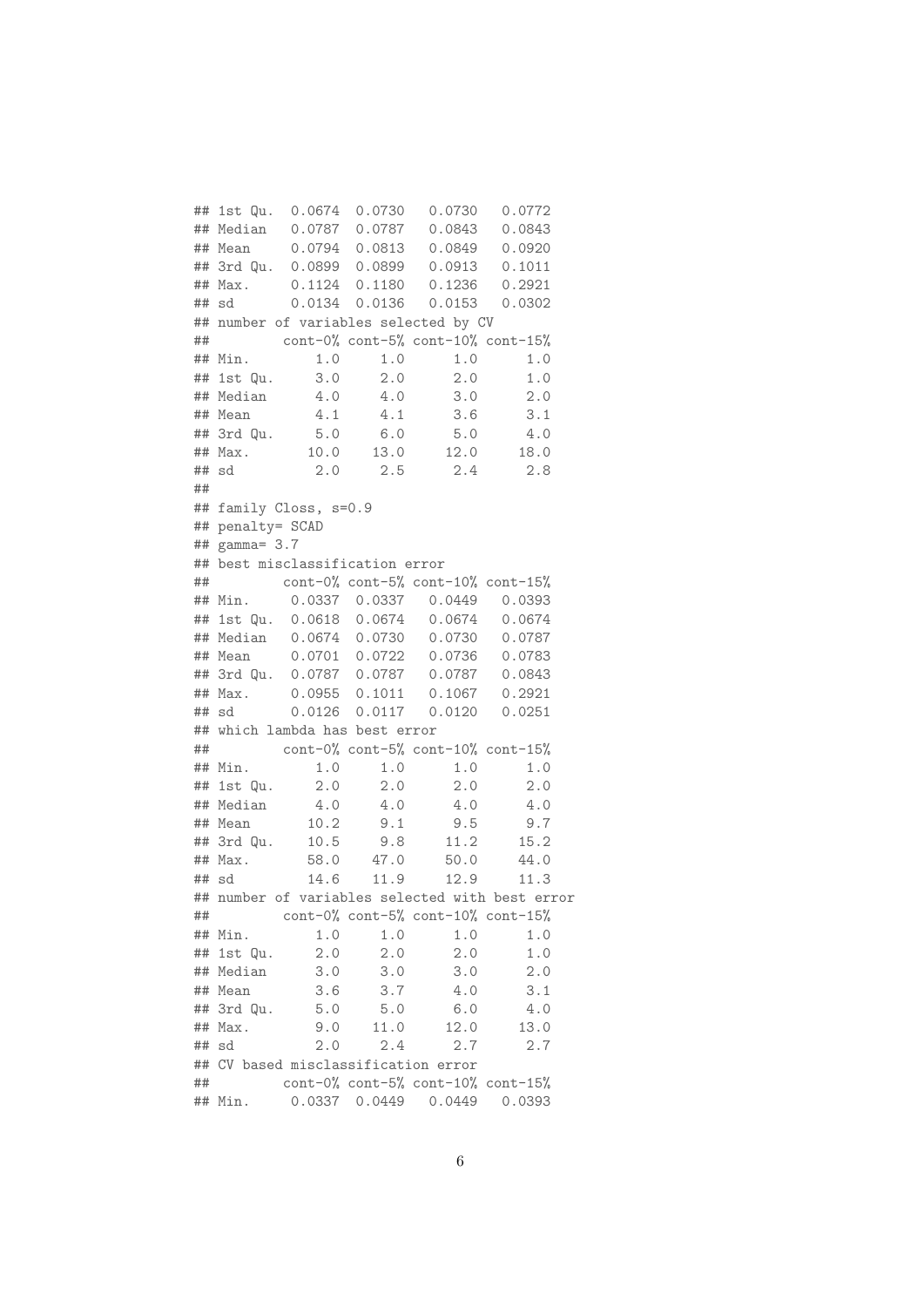## 1st Qu. 0.0674 0.0730 0.0730 0.0787 ## Median 0.0787 0.0787 0.0843 0.0843 ## Mean 0.0793 0.0812 0.0851 0.0907 ## 3rd Qu. 0.0899 0.0899 0.0955 0.1011 ## Max. 0.1124 0.1180 0.1236 0.2921 ## sd 0.0137 0.0134 0.0150 0.0279 ## number of variables selected by CV ## cont-0% cont-5% cont-10% cont-15% 1.0 1.0 1.0 1.0 ## 1st Qu. 2.8 2.0 1.0 1.0 ## Median 4.0 4.0 3.0 2.0 ## Mean 4.0 4.0 3.4 3.0<br>## 3rd Qu. 5.0 6.0 5.0 4.0 ## 3rd Qu. 5.0 6.0 5.0 4.0 ## Max. 10.0 13.0 12.0 18.0 ## sd 2.0 2.5 2.5 3.1 ## ## family Closs, s=0.9 ## penalty= MCP ## gamma= 12 ## best misclassification error ## cont-0% cont-5% cont-10% cont-15% ## Min. 0.0337 0.0337 0.0393 0.0337 ## 1st Qu. 0.0618 0.0674 0.0674 0.0674 ## Median 0.0730 0.0730 0.0730 0.0787 ## Mean 0.0728 0.0726 0.0729 0.0770 ## 3rd Qu. 0.0843 0.0787 0.0801 0.0843 ## Max. 0.1067 0.1011 0.1124 0.1685 ## sd 0.0137 0.0133 0.0128 0.0158 ## which lambda has best error ## cont-0% cont-5% cont-10% cont-15% 4 # Min. 1.0 1.0 1.0 1.0<br>
4 # 1st Qu. 1.8 2.0 2.0 2.0<br>
4 # Median 2.0 2.0 2.5 4.0 ## 1st Qu. 1.8 2.0 2.0 2.0 ## Median 2.0 2.0 2.5 4.0 ## Mean 9.2 9.7 7.9 8.8 ## 3rd Qu. 5.2 8.2 5.0 7.5 ## Max. 57.0 53.0 46.0 47.0  $\frac{11}{4}$  sd  $\frac{15.4}{14.1}$ ## number of variables selected with best error ## cont-0% cont-5% cont-10% cont-15% 1.0 1.0 1.0 1.0 ## 1st Qu. 2.0 2.0 2.0 1.0 ## Median 2.0 3.0 3.0 2.0 ## Mean 2.7 3.1 3.2 2.9<br>## 3rd Qu. 4.0 4.0 4.0 4.0 ## 3rd Qu. 4.0 4.0 4.0 4.0 ## Max. 7.0 9.0 8.0 11.0 ## sd 1.4 1.8 1.9 2.2 ## CV based misclassification error ## cont-0% cont-5% cont-10% cont-15% ## Min. 0.0337 0.0393 0.0393 0.0337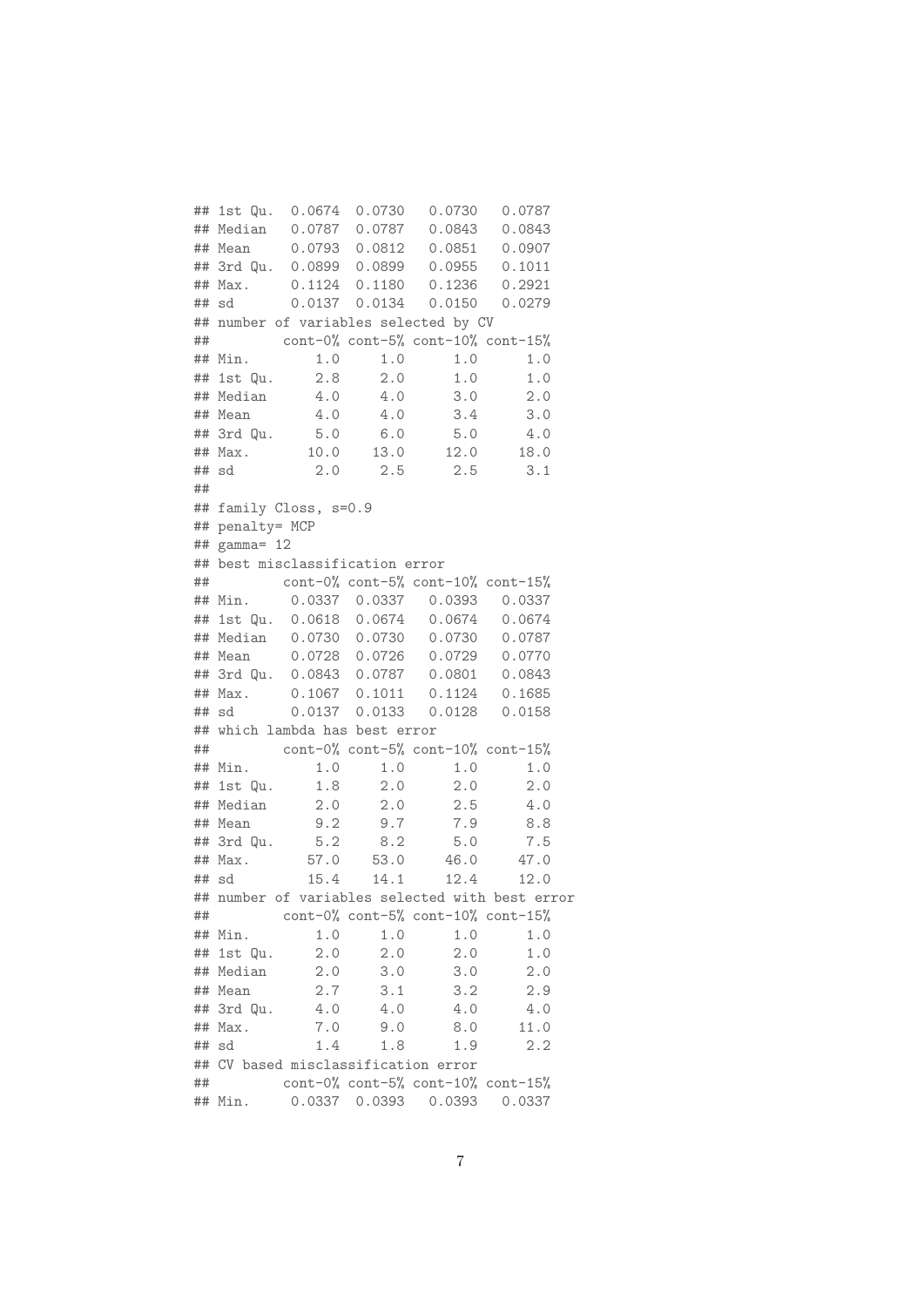## 1st Qu. 0.0730 0.0730 0.0730 0.0787 ## Median 0.0787 0.0787 0.0843 0.0843 ## Mean 0.0815 0.0811 0.0844 0.0899 ## 3rd Qu. 0.0899 0.0899 0.0899 0.0955 ## Max. 0.1573 0.1461 0.2079 0.2022 ## sd 0.0165 0.0152 0.0205 0.0263 ## number of variables selected by CV ## cont-0% cont-5% cont-10% cont-15% ## Min. 1.0 1.0 1.0 1.0 ## 1st Qu. 2.0 2.0 1.0 1.0 ## Median 3.0 3.0 2.0 2.0 ## Mean 3.0 3.0 3.0 2.4<br>## 3rd Qu. 4.0 4.0 4.0 3.0 ## 3rd Qu. 4.0 4.0 4.0 3.0 ## Max. 8.0 10.0 9.0 13.0 4.0 4.0 4.0 3.0<br>
## Max. 8.0 10.0 9.0 13.0<br>
## sd 1.5 1.8 2.1 2.1 ## ## family Gloss, s=1.01 ## penalty= LASSO ## best misclassification error ## cont-0% cont-5% cont-10% cont-15% ## Min. 0.0337 0.0281 0.0337 0.0449 ## 1st Qu. 0.0618 0.0674 0.0674 0.0674 ## Median 0.0730 0.0730 0.0758 0.0758 ## Mean 0.0715 0.0729 0.0740 0.0771 ## 3rd Qu. 0.0787 0.0787 0.0787 0.0843 ## Max. 0.1067 0.1067 0.1236 0.1236 ## sd 0.0125 0.0136 0.0134 0.0145 ## which lambda has best error ## cont-0% cont-5% cont-10% cont-15% 4<br>
# Min. 1.0 1.0 1.0 1.0<br>
4<br>
# 1st Qu. 2.0 1.8 2.0 3.0 ## 1st Qu. 2.0 1.8 2.0 3.0 ## Median 4.0 3.0 4.0 5.0 ## Mean 13.0 14.7 12.3 14.1 ## 3rd Qu. 9.2 20.8 8.2 17.5 ## Max. 85.0 78.0 68.0 75.0  $20.5$   $21.5$ ## number of variables selected with best error ## cont-0% cont-5% cont-10% cont-15% ## Min. 1.0 1.0 1.0 1.0 ## 1st Qu. 2.0 2.0 2.0 2.0 ## Median 3.0 3.0 3.0 2.0 ## Mean 3.7 4.2 3.7 2.8 ## 3rd Qu. 5.0 6.0 4.0 3.0 ## Max. 10.0 13.0 15.0 15.0 ## sd 2.2 2.9 2.8 2.3 ## CV based misclassification error ## cont-0% cont-5% cont-10% cont-15% ## Min. 0.0449 0.0506 0.0449 0.0506 ## 1st Qu. 0.0730 0.0730 0.0772 0.0787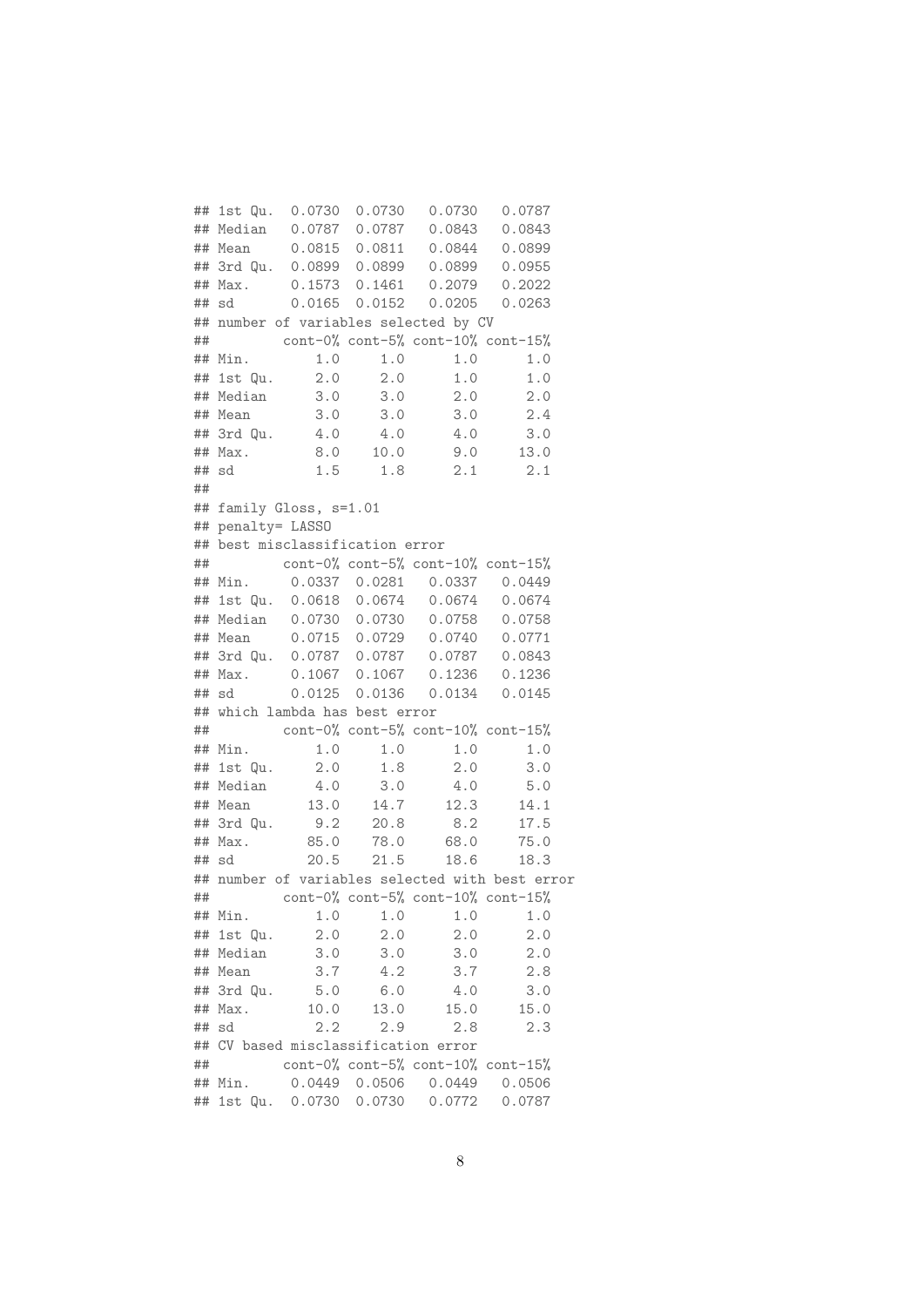## Median 0.0787 0.0787 0.0843 0.0871 ## Mean 0.0798 0.0804 0.0867 0.0908 ## 3rd Qu. 0.0899 0.0899 0.0955 0.1011 0.1180 0.1180 0.1742 0.1966 ## sd 0.0134 0.0140 0.0194 0.0234 ## number of variables selected by CV ## cont-0% cont-5% cont-10% cont-15% ## Min. 1.0 1.0 1.0 1 ## 1st Qu. 3.0 2.0 2.0 2 ## Median 4.0 3.0 3.0 2 ## Mean 4.7 3.9 3.7 3 ## 3rd Qu. 6.0 5.0 5.0 3 ## Max. 16.0 12.0 17.0 19 ## sd 2.5 2.5 3.1 3 ## ## family Gloss, s=1.01 ## penalty= SCAD ## gamma= 3.7 ## best misclassification error ## cont-0% cont-5% cont-10% cont-15% ## Min. 0.0506 0.0506 0.0506 0.0506 ## 1st Qu. 0.0730 0.0730 0.0730 0.0730 ## Median 0.0843 0.0843 0.0843 0.0843 ## Mean 0.0822 0.0832 0.0829 0.0875 ## 3rd Qu. 0.0899 0.0955 0.0955 0.0955 ## Max. 0.1461 0.1461 0.1742 0.1573 ## sd 0.0161 0.0163 0.0181 0.0198 ## which lambda has best error ## cont-0% cont-5% cont-10% cont-15% ## Min. 1.0 1.0 1.0 1.0 ## 1st Qu. 1.0 1.0 1.0 2.0 ## Median 1.0 1.0 3.0 3.0 ## Mean 3.9 4.2 6.3 7.9 ## 3rd Qu. 2.0 3.0 4.0 6.0 ## Max. 59.0 59.0 98.0 99.0 9.2 9.3 13.7 15.8 ## number of variables selected with best error ## cont-0% cont-5% cont-10% cont-15% ## Min. 1.0 1.0 1.0 1.0 ## 1st Qu. 1.0 1.0 1.0 1.0 ## Median 1.0 1.0 1.0 2.0 4<br>
## Mean 1.1 1.2 1.4 2.0<br>
## 3rd Qu. 1.0 1.0 2.0 2.0<br>
## Max. 2.0 3.0 4.0 9.0 ## 3rd Qu. 1.0 1.0 2.0 2.0 ## Max. 2.0 3.0 4.0 9.0 ## Max. <br>## sd 0.3 0.4 0.6 1.3 ## CV based misclassification error ## cont-0% cont-5% cont-10% cont-15% ## Min. 0.0562 0.0506 0.0506 0.0618 ## 1st Qu. 0.0772 0.0787 0.0787 0.0829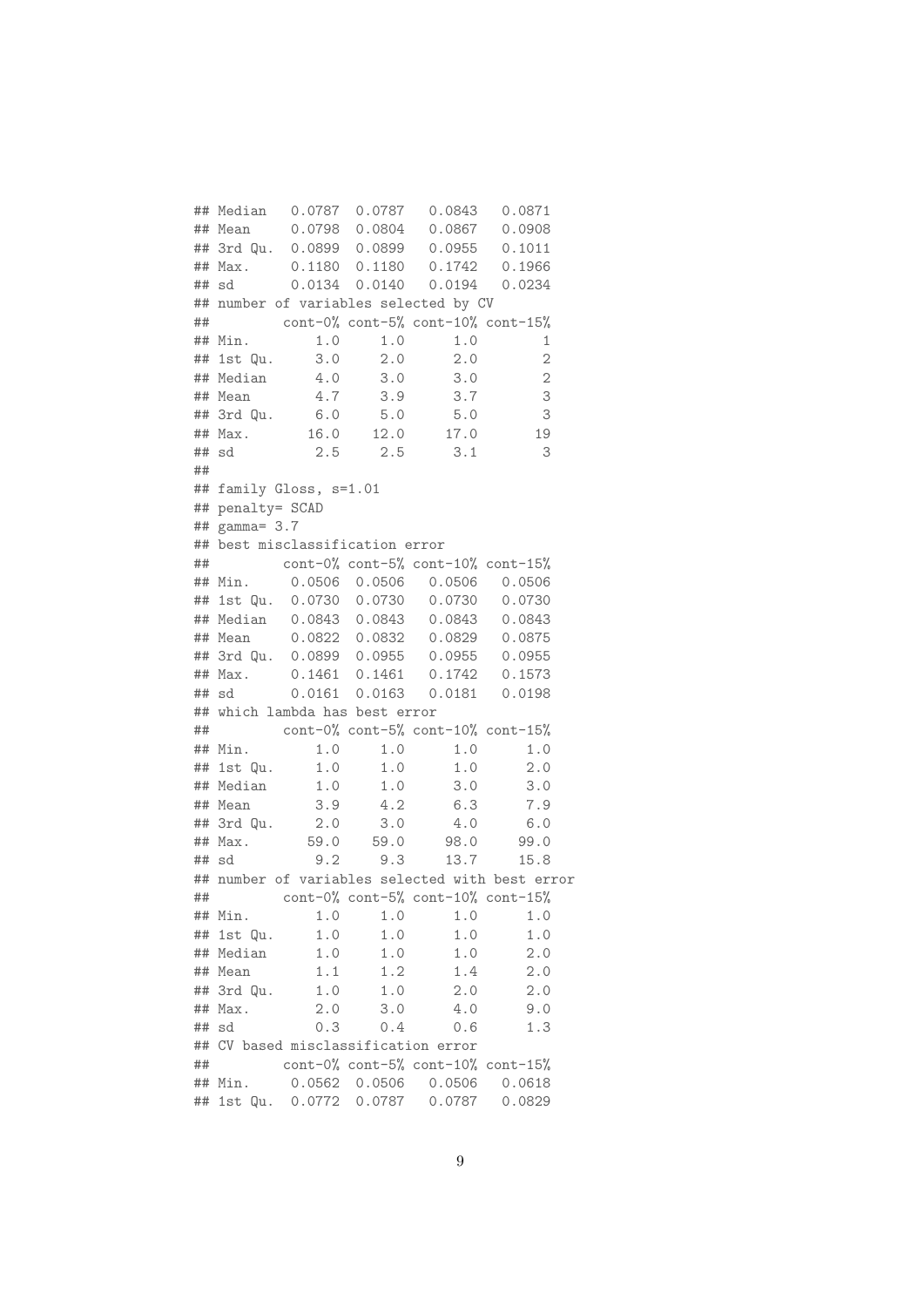## Median 0.0843 0.0899 0.0899 0.0899 ## Mean 0.0863 0.0886 0.0911 0.0990 ## 3rd Qu. 0.0955 0.1011 0.1011 0.1011 ## Max. 0.1629 0.1629 0.1966 0.2865 ## sd 0.0164 0.0187 0.0243 0.0343 ## number of variables selected by CV ## cont-0% cont-5% cont-10% cont-15% ## Min. 1.0 1.0 1.0 1.0 ## 1st Qu. 1.0 1.0 1.0 1.0 ## Median 1.0 1.0 1.0 1.5 ## Mean 1.1 1.2 1.4 2.0 ## 3rd Qu. 1.0 1.0 2.0 2.0 ## Max. 2.0 3.0 4.0 9.0 4 31 4.0<br>
## Max. 2.0 3.0 4.0 9.0<br>
## sd 0.3 0.4 0.6 1.4 ## ## family Gloss, s=1.01 ## penalty= MCP ## gamma= 12 ## best misclassification error ## cont-0% cont-5% cont-10% cont-15% ## Min. 0.0506 0.0506 0.0506 0.0562 ## 1st Qu. 0.0730 0.0730 0.0730 0.0730 ## Median 0.0843 0.0843 0.0843 0.0843 ## Mean 0.0825 0.0838 0.0846 0.0857 ## 3rd Qu. 0.0899 0.0955 0.0955 0.0955 ## Max. 0.1461 0.1461 0.1517 0.1573 ## sd 0.0158 0.0154 0.0169 0.0187 ## which lambda has best error ## cont-0% cont-5% cont-10% cont-15% 4 # Min. 1.0 1.0 1.0 1.0<br>
4 # 1st Qu. 1.0 1.0 1.0 1.0<br>
4 # Median 1.0 1.0 1.0 2.5 ## 1st Qu. 1.0 1.0 1.0 1.0 ## Median 1.0 1.0 1.0 2.5 ## Mean 4.1 4.1 5.5 7.9 ## 3rd Qu. 1.0 2.0 3.0 4.0 ## Max. 59.0 59.0 89.0 99.0  $10.3$   $9.5$   $13.1$   $16.2$ ## number of variables selected with best error ## cont-0% cont-5% cont-10% cont-15% ## Min. 1 1.0 1.0 1.0 ## 1st Qu. 1 1.0 1.0 1.0 ## Median 1 1.0 1.0 1.0 ## Mean 1 1.0 1.1 1.3 ## 3rd Qu. 1 1.0 1.0 1.0 ## Max. 1 2.0 2.0 6.0 ## sd 0 0.1 0.3 0.7 ## CV based misclassification error ## cont-0% cont-5% cont-10% cont-15% ## Min. 0.0562 0.0562 0.0562 0.0562 ## 1st Qu. 0.0772 0.0787 0.0787 0.0787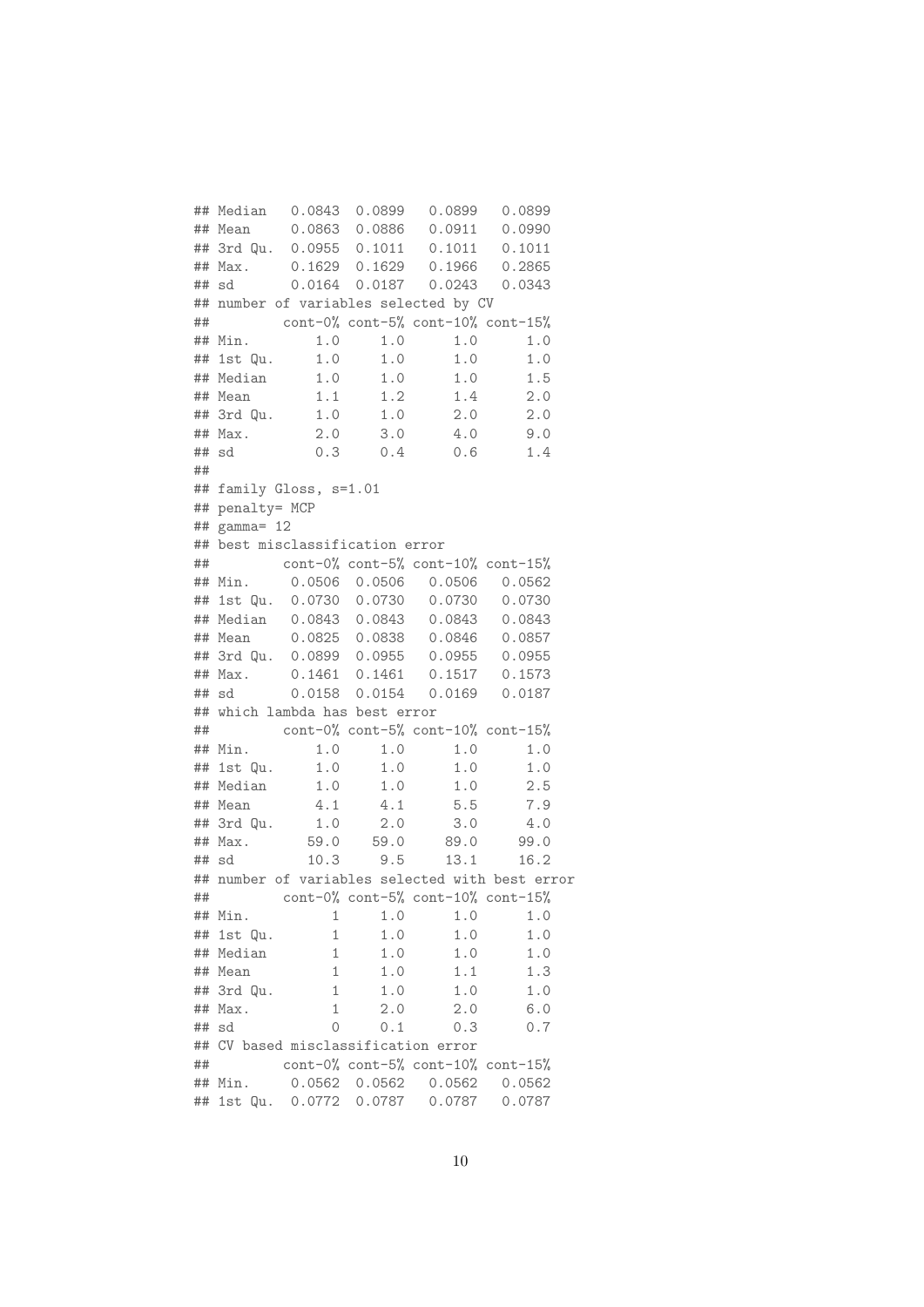## Median 0.0843 0.0899 0.0899 0.0899 ## Mean 0.0864 0.0883 0.0901 0.0951 ## 3rd Qu. 0.0955 0.0969 0.1011 0.1011 ## Max. 0.1629 0.1629 0.1742 0.2865 ## sd 0.0164 0.0161 0.0196 0.0292 ## number of variables selected by CV ## cont-0% cont-5% cont-10% cont-15% 4<br>  $#$ # Min.<br>  $#$  1st Qu. 1 1.0 1.0 1.0 ## 1st Qu. 1 1.0 1.0 1.0 ## Median 1 1.0 1.0 1.0 ## Mean 1 1.0 1.1 1.4 ## 3rd Qu. <br>## 3rd Qu. 1 1.0 1.0 1.0<br>## Max. 1 2.0 3.0 6.0  $#$ # Max.  $1 \t 2.0$ <br> $#$ # Max.  $1 \t 2.0$ <br> $#$  sd 0 0.1 4 51 4.<br>
## Max. 1 2.0 3.0 6.0<br>
## sd 0 0.1 0.3 0.8 ## ## family Qloss, s=0.5 ## penalty= LASSO ## best misclassification error ## cont-0% cont-5% cont-10% cont-15% ## Min. 0.0337 0.0281 0.0281 0.0449 ## 1st Qu. 0.0618 0.0674 0.0674 0.0674 ## Median 0.0730 0.0730 0.0787 0.0730 ## Mean 0.0713 0.0724 0.0739 0.0764 ## 3rd Qu. 0.0787 0.0787 0.0787 ## Max. 0.1011 0.1067 0.1180 0.1236 ## sd 0.0127 0.0133 0.0136 0.0138 ## which lambda has best error ## cont-0% cont-5% cont-10% cont-15% 4 # Min. 1.0 1.0 1.0 1.0<br>
4 # 1st Qu. 2.0 2.0 2.8 3.0<br>
4 # Median 4.0 4.0 4.0 4.0 ## 1st Qu. 2.0 2.0 2.8 3.0 ## Median 4.0 4.0 4.0 4.0 ## Mean 14.6 14.6 12.7 13.4 ## 3rd Qu. 16.0 21.0 11.0 14.5 ## Max. 83.0 76.0 69.0 73.0 21.9 21.0 18.4 17.5 ## number of variables selected with best error ## cont-0% cont-5% cont-10% cont-15% 44 Min. 1.0 1.0 1.0 1.0<br>44 1st Qu. 2.0 2.0 2.0 2.0 ## 1st Qu. 2.0 2.0 2.0 2.0 ## Median 3.0 3.0 3.0 2.0 ## Mean 3.8 4.3 3.8 3.1 ## 3rd Qu. 5.2 6.0 5.0 3.0 ## Max. 10.0 23.0 13.0 16.0 ## sd 2.3 3.5 2.7 2.8 ## CV based misclassification error ## cont-0% cont-5% cont-10% cont-15% 0.0449 0.0393 0.0393 0.0506 ## 1st Qu. 0.0716 0.0730 0.0772 0.0787 ## Median 0.0787 0.0843 0.0843 0.0843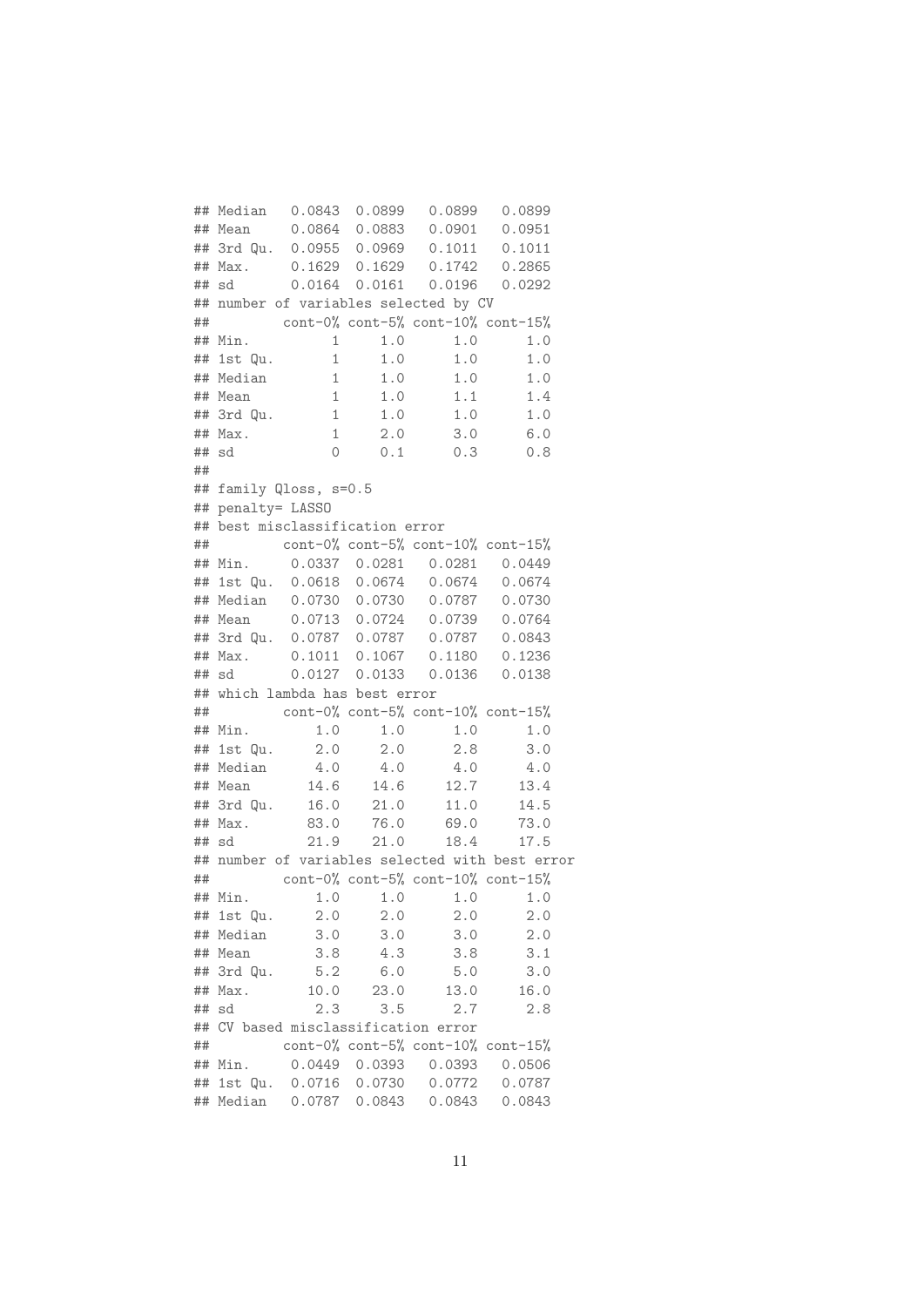## Mean 0.0801 0.0812 0.0871 0.0883 ## 3rd Qu. 0.0899 0.0899 0.0955 0.0955 ## Max. 0.1124 0.1124 0.1629 0.1966 ## sd 0.0136 0.0148 0.0193 0.0206 ## number of variables selected by CV ## cont-0% cont-5% cont-10% cont-15% ## Min. 1.0 1.0 1.0 1.0 ## 1st Qu. 3.0 2.0 2.0 2.0 ## Median 4.0 3.0 3.0 2.0 ## Mean 4.8 4.1 4.3 2.8 ## 3rd Qu. 6.0 5.0 5.0 3.0 ## Max. 16.0 13.0 17.0 19.0<br>## sd 2.7 2.6 3.6 2.5 ## sd 2.7 2.6 3.6 2.5 ## ## family Qloss, s=0.5 ## penalty= SCAD ## gamma= 3.7 ## best misclassification error ## cont-0% cont-5% cont-10% cont-15% ## Min. 0.0506 0.0506 0.0281 0.0506 ## 1st Qu. 0.0674 0.0716 0.0730 0.0730 ## Median 0.0787 0.0787 0.0787 0.0815 ## Mean 0.0790 0.0806 0.0817 0.0822 ## 3rd Qu. 0.0899 0.0899 0.0955 0.0899 ## Max. 0.1236 0.1236 0.1461 0.1517 ## sd 0.0143 0.0143 0.0165 0.0164 ## which lambda has best error ## cont-0% cont-5% cont-10% cont-15% 4 # Min. 1.0 1.0 1.0 1.0<br>
4 # 1st Qu. 1.0 1.0 1.0 2.0<br>
4 # Median 1.0 1.0 3.0 3.0 ## 1st Qu. 1.0 1.0 1.0 2.0 ## Median 1.0 1.0 3.0 3.0 ## Mean 11.5 9.8 10.0 9.0 ## 3rd Qu. 4.0 4.2 5.5 6.0 ## Max. 83.0 95.0 95.0 97.0 22.7 19.2 18.6 15.7 ## number of variables selected with best error ## cont-0% cont-5% cont-10% cont-15% ## Min. 1.0 1.0 1.0 1.0 ## 1st Qu. 1.0 1.0 1.0 1.0 ## Median 1.0 1.0 1.0 1.0 ## Mean 1.7 1.9 2.0 1.8 ## 3rd Qu. 1.0 1.0 1.0 1.0 ## Max. 12.0 23.0 15.0 16.0 ## sd 2.2 3.0 2.7 2.8 ## CV based misclassification error ## cont-0% cont-5% cont-10% cont-15% 0.0562 0.0562 0.0506 0.0562 ## 1st Qu. 0.0730 0.0787 0.0787 0.0787 ## Median 0.0843 0.0843 0.0899 0.0899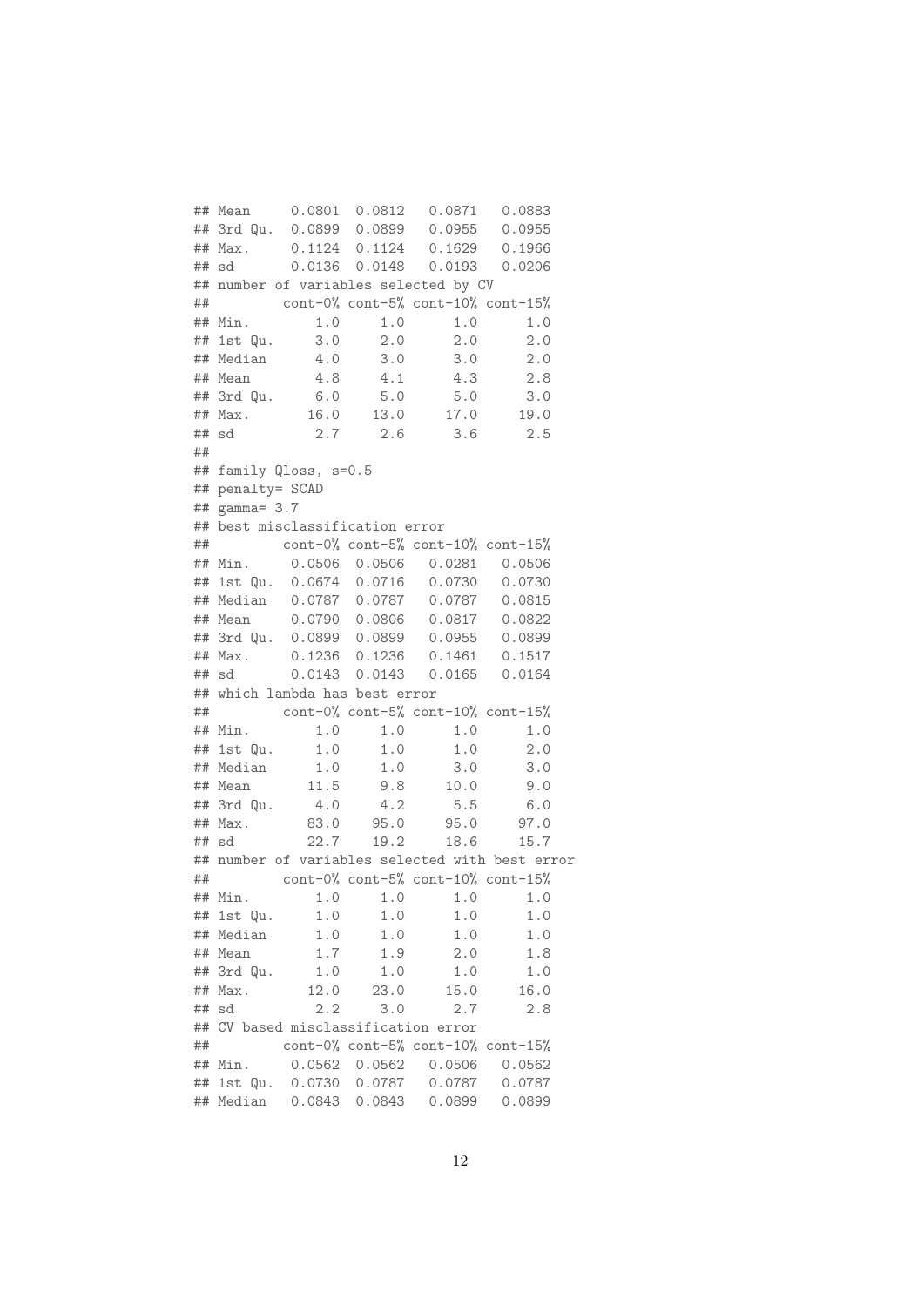## Mean 0.0843 0.0868 0.0919 0.0936 ## 3rd Qu. 0.0955 0.0955 0.1011 0.1011 ## Max. 0.1236 0.1236 0.1629 0.1966 ## sd 0.0149 0.0148 0.0190 0.0248 ## number of variables selected by CV ## cont-0% cont-5% cont-10% cont-15% ## Min. 1.0 1.0 1.0 1.0 ## 1st Qu. 1.0 1.0 1.0 1.0 ## Median 1.0 1.0 1.0 1.0 ## Mean 1.8 2.0 2.3 1.7 ## 3rd Qu. 1.0 1.0 1.0 1.0 ## Max. 12.0 14.0 15.0 19.0<br>## sd 2.1 2.8 3.2 2.8 ## sd 2.1 2.8 3.2 2.8 ## ## family Qloss, s=0.5 ## penalty= MCP ## gamma= 12 ## best misclassification error ## cont-0% cont-5% cont-10% cont-15% ## Min. 0.0337 0.0449 0.0449 0.0337 ## 1st Qu. 0.0674 0.0674 0.0674 0.0674 ## Median 0.0787 0.0730 0.0787 0.0787 ## Mean 0.0753 0.0747 0.0761 0.0772 ## 3rd Qu. 0.0843 0.0843 0.0843 0.0843 ## Max. 0.1180 0.1236 0.1236 0.1180 ## sd 0.0149 0.0143 0.0130 0.0140 ## which lambda has best error ## cont-0% cont-5% cont-10% cont-15% 4 # Min. 1.0 1.0 1.0 1.0<br>
4 # 1st Qu. 1.0 2.0 2.0 3.0<br>
4 # Median 2.0 4.0 3.0 4.0 ## 1st Qu. 1.0 2.0 2.0 3.0 ## Median 2.0 4.0 3.0 4.0 ## Mean 16.1 21.2 16.6 17.3 ## 3rd Qu. 20.2 44.0 34.2 30.2 ## Max. 81.0 77.0 71.0 74.0 25.6 26.1 23.2 20.7 ## number of variables selected with best error ## cont-0% cont-5% cont-10% cont-15% ## Min. 1.0 1.0 1.0 1.0 ## 1st Qu. 1.0 1.0 1.0 1.0 ## Median 2.0 2.0 2.0 1.0 ## Mean 2.2 2.2 2.3 2.3 ## 3rd Qu. 3.0 3.0 3.0 2.0 ## Max. 8.0 6.0 11.0 15.0 ## sd 1.4 1.4 2.0 2.4 ## CV based misclassification error ## cont-0% cont-5% cont-10% cont-15% 0.0393 0.0449 0.0506 0.0393 ## 1st Qu. 0.0730 0.0730 0.0772 0.0787 ## Median 0.0843 0.0843 0.0843 0.0843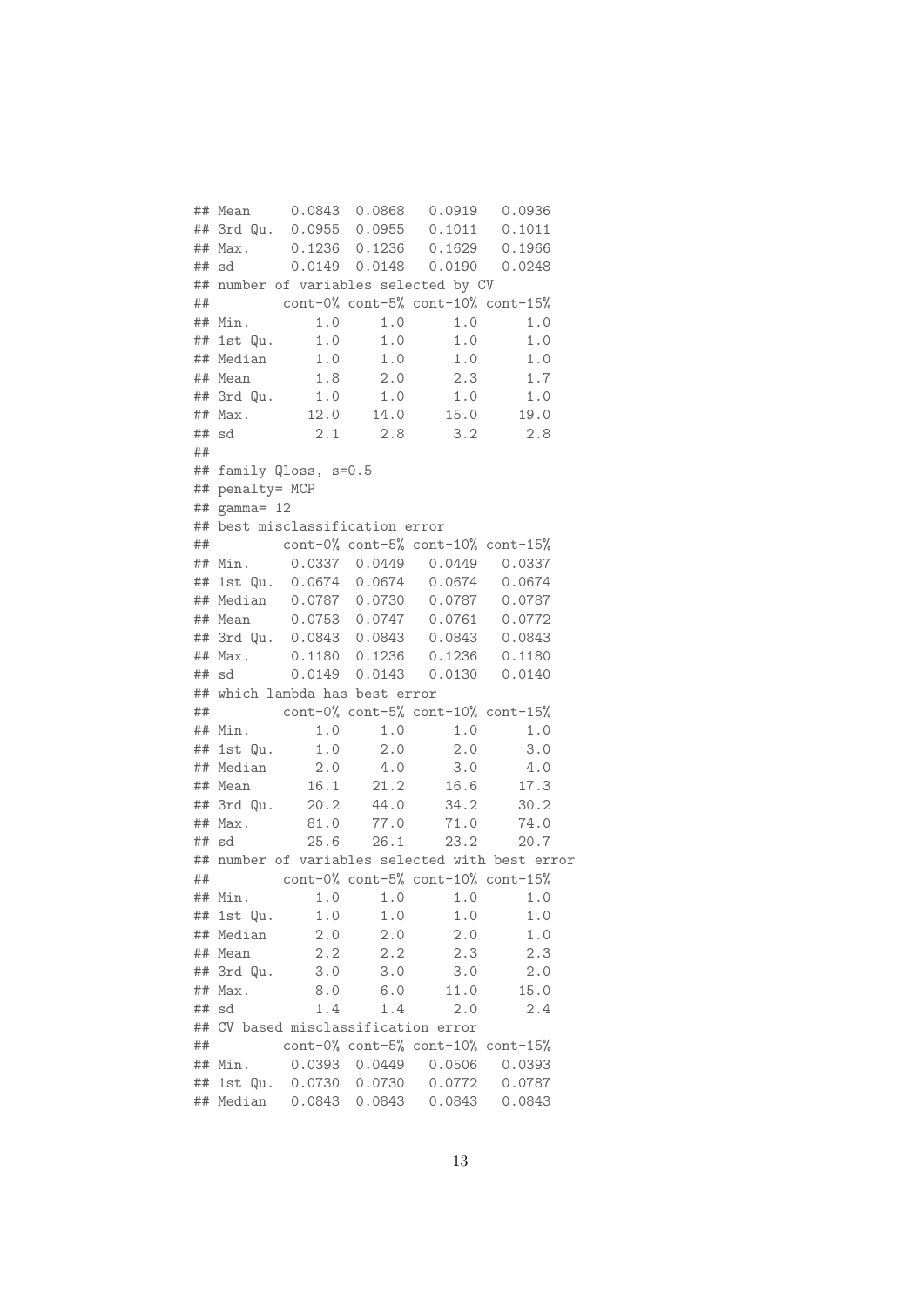## Mean 0.0817 0.0812 0.0861 0.0913 ## 3rd Qu. 0.0899 0.0899 0.0899 0.0955 ## Max. 0.1292 0.1236 0.1742 0.1966 ## sd 0.0158 0.0145 0.0199 0.0281 ## number of variables selected by CV ## cont-0% cont-5% cont-10% cont-15% ## Min. 1.0 1.0 1.0 1.0 ## 1st Qu. 1.0 1.0 1.0 1.0 ## Median 2.0 2.0 ## Mean 2.5 2.5 2.1 2.1 ## 3rd Qu. 3.0 3.0 3.0 2.0 ## Max. 9.0 13.0 9.0 15.0 ## sd 1.7 1.8 1.7 2.7 ## ## family Logistic ## penalty= LASSO ## best misclassification error ## cont-0% cont-5% cont-10% cont-15% ## Min. 0.0337 0.0393 0.0449 0.0562 ## 1st Qu. 0.0674 0.0674 0.0730 0.0843 ## Median 0.0730 0.0787 0.0899 0.1124 ## Mean 0.0737 0.0801 ## 3rd Qu. 0.0801 0.0899 0.1067 0.1461 ## Max. 0.1067 0.1348 0.1685 0.2416 ## sd 0.0138 0.0177 0.0277 0.0389 ## which lambda has best error ## cont-0% cont-5% cont-10% cont-15% ## Min. 2.0 6.0 2.0 7.0 ## 1st Qu. 2.0 23.0 19.8 26.0 ## Median 43.5 46.0 38.0 39.0 ## Mean 42.5 46.3 40.0 44.3 ## 3rd Qu. 70.0 64.8 58.0 57.2 ## Max. 99.0 100.0 100.0 100.0 ## sd 33.2 26.6 24.5 25.4 ## number of variables selected with best error  $cont-0$ % cont-5% cont-10% cont-15% ## Min. 1.0 1.0 1.0 1.0 ## 1st Qu. 1.0 2.0 2.0 3.0 ## Median 3.0 4.0 5.0 7.0 ## Mean 3.6 5.6 6.8 9.4 ## 3rd Qu. 5.0 8.0 9.0 12.0 ## Max. 13.0 20.0 25.0 33.0 ## sd 2.8 5.1 5.8 8.1 ## CV based misclassification error ## cont-0% cont-5% cont-10% cont-15% ## Min. 0.0449 0.0506 0.0506 0.0562 ## 1st Qu. 0.0787 0.0899 0.1011 0.1236 ## Median 0.0871 0.1011 0.1236 0.1517 ## Mean 0.0866 0.1062 0.1288 0.1538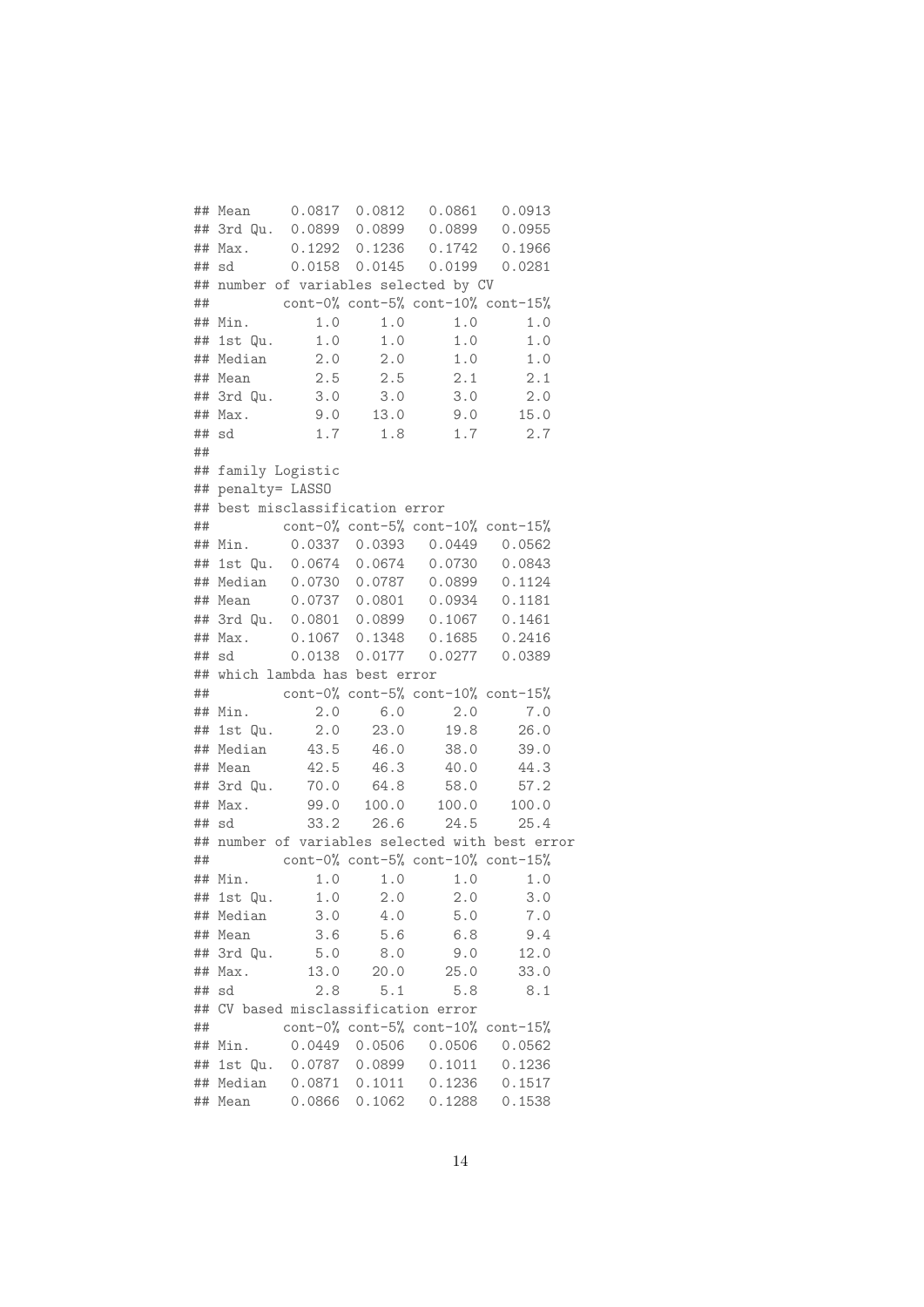## 3rd Qu. 0.0955 0.1236 0.1531 0.1798 ## Max. 0.1236 0.1685 0.2303 0.3090 ## sd 0.0154 0.0238 0.0355 0.0456 ## number of variables selected by CV ## cont-0% cont-5% cont-10% cont-15% ## Min. 3.0 4.0 4.0 1.0 ## 1st Qu. 9.0 14.0 15.0 16.0 ## Median 12.0 17.0 21.0 20.0 11.8 17.2 20.0 20.1 ## 3rd Qu. 14.2 21.0 25.2 25.0 19.0 28.0 32.0 35.0 ## sd 3.6 5.4 6.9 7.3 ## ## family Logistic ## penalty= SCAD ## gamma= 3.7 ## best misclassification error ## cont-0% cont-5% cont-10% cont-15% ## Min. 0.0337 0.0393 0.0449 0.0562 ## 1st Qu. 0.0674 0.0674 0.0730 0.0843 ## Median 0.0730 0.0787 0.0899 0.1124 ## Mean 0.0742 0.0804 0.0937 0.1181 ## 3rd Qu. 0.0843 0.0899 0.1067 0.1461 ## Max. 0.1067 0.1348 0.1685<br>## sd 0.0141 0.0178 0.0277 0.0141 0.0178 0.0277 0.0391 ## which lambda has best error ## cont-0% cont-5% cont-10% cont-15% ## Min. 2.0 5.0 2.0 7.0 ## 1st Qu. 2.0 21.8 18.8 26.0 ## Median 37.0 44.0 38.0 39.0 ## Mean 39.8 43.5 38.9 44.3 ## 3rd Qu. 69.2 58.0 57.2 57.2 ## Max. 100.0 100.0 99.0 100.0 ## sd 32.8 25.7 23.7 25.4 ## number of variables selected with best error  $cont-0$ % cont-5% cont-10% cont-15% ## Min. 1.0 1.0 1.0 1.0 ## 1st Qu. 1.0 1.8 2.0 3.0 ## Median 2.0 3.0 5.0 7.0 ## Mean 3.0 5.3 6.6 9.4 ## 3rd Qu. 4.0 8.0 9.0 12.0 ## Max. 10.0 20.0 25.0 33.0 ## sd 2.3 5.1 5.8 8.1 ## CV based misclassification error ## cont-0% cont-5% cont-10% cont-15% ## Min. 0.0449 0.0506 0.0506 0.0562 ## 1st Qu. 0.0787 0.0899 0.1011 ## Median 0.0843 0.1039 0.1236 0.1517 ## Mean 0.0856 0.1056 0.1287 0.1538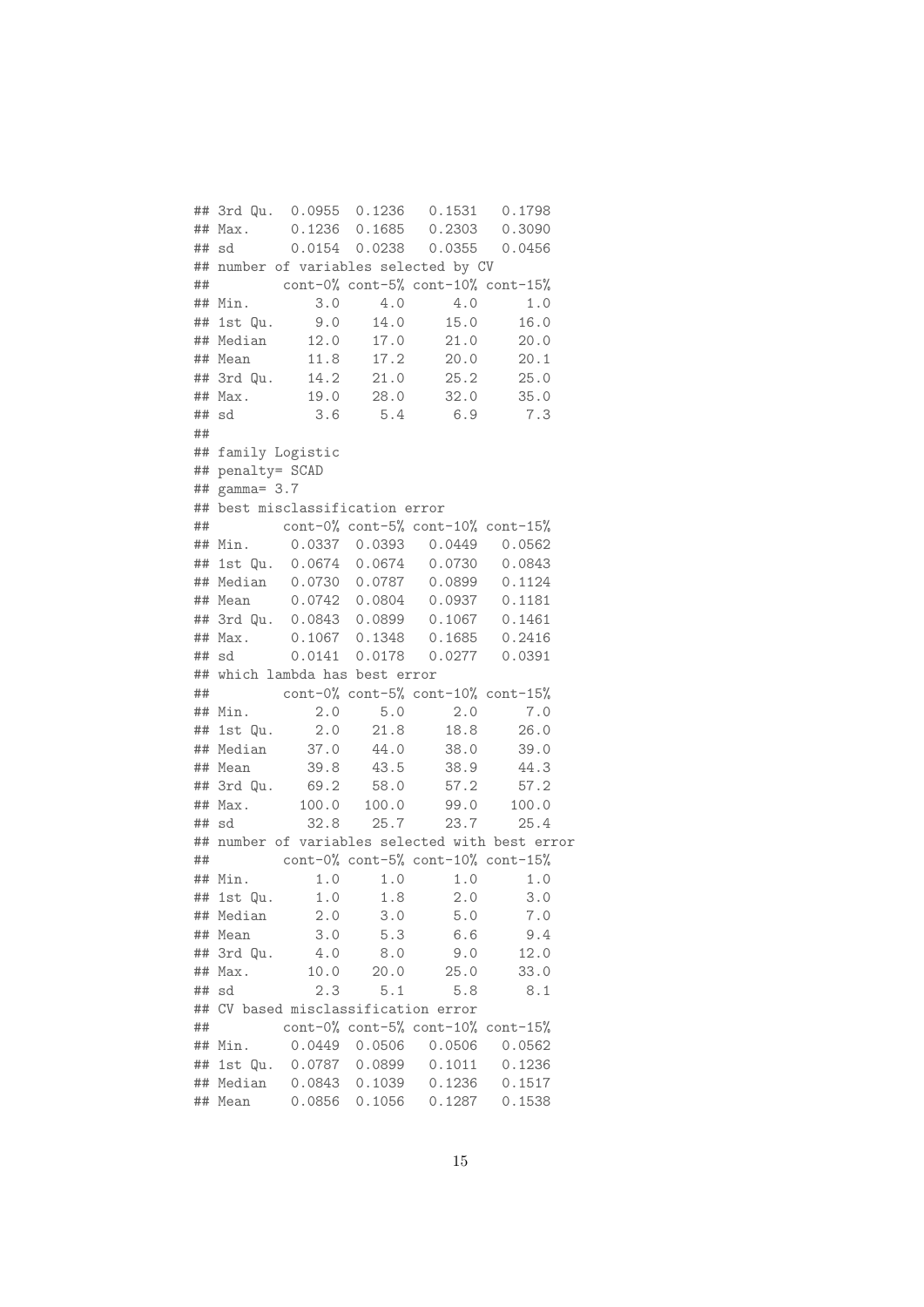## 3rd Qu. 0.0955 0.1236 0.1531 0.1798 ## Max. 0.1236 0.1573 0.2303 0.3090 ## sd 0.0150 0.0237 0.0356 0.0455 ## number of variables selected by CV ## cont-0% cont-5% cont-10% cont-15% ## Min. 1.0 1.0 3.0 1.0 ## 1st Qu. 6.0 11.0 15.0 16.0 ## Median 9.0 16.5 21.0 20.0 9.2 16.1 19.8 20.1 ## 3rd Qu. 12.0 20.2 25.0 25.0 ## Max. 18.0 28.0 32.0 35.0 ## sd 4.3 6.2 7.1 7.3 ## ## family Logistic ## penalty= MCP ## gamma= 12 ## best misclassification error ## cont-0% cont-5% cont-10% cont-15% ## Min. 0.0337 0.0449 0.0506 0.0562 ## 1st Qu. 0.0618 0.0674 0.0730 0.0829 ## Median 0.0758 0.0787 0.0899 0.1124 ## Mean 0.0747 0.0789 ## 3rd Qu. 0.0843 0.0899 0.1081 0.1461 ## Max. 0.1067 0.1461 0.1910 0.2360 ## sd 0.0140 0.0180 0.0283 0.0406 ## which lambda has best error ## cont-0% cont-5% cont-10% cont-15% 2.0 5.0 2.0 8.0 ## 1st Qu. 2.0 20.8 21.8 27.0 ## Median 54.0 41.5 40.5 39.0 ## Mean 49.1 44.2 41.4 43.6 ## 3rd Qu. 79.0 65.0 62.0 54.8 ## Max. 99.0 97.0 99.0 100.0 ## sd 35.6 27.2 24.6 24.5 ## number of variables selected with best error  $cont-0$ % cont-5% cont-10% cont-15% ## Min. 1.0 1.0 1.0 1.0 ## 1st Qu. 1.0 1.0 2.0 2.0 ## Median 2.0 3.0 4.0 6.0<br>## Mean 2.9 4.2 5.6 7.6 ## Mean 2.9 4.2 5.6 7.6 ## 3rd Qu. 4.0 5.0 8.0 11.0 ## Max. 11.0 16.0 26.0 25.0 ## sd 2.2 4.1 5.2 6.5 ## CV based misclassification error ## cont-0% cont-5% cont-10% cont-15% ## Min. 0.0449 0.0506 0.0506 0.0562 ## 1st Qu. 0.0730 0.0843 0.0955 0.1278 ## Median 0.0843 0.1067 0.1236 0.1573 ## Mean 0.0847 0.1049 0.1286 0.1574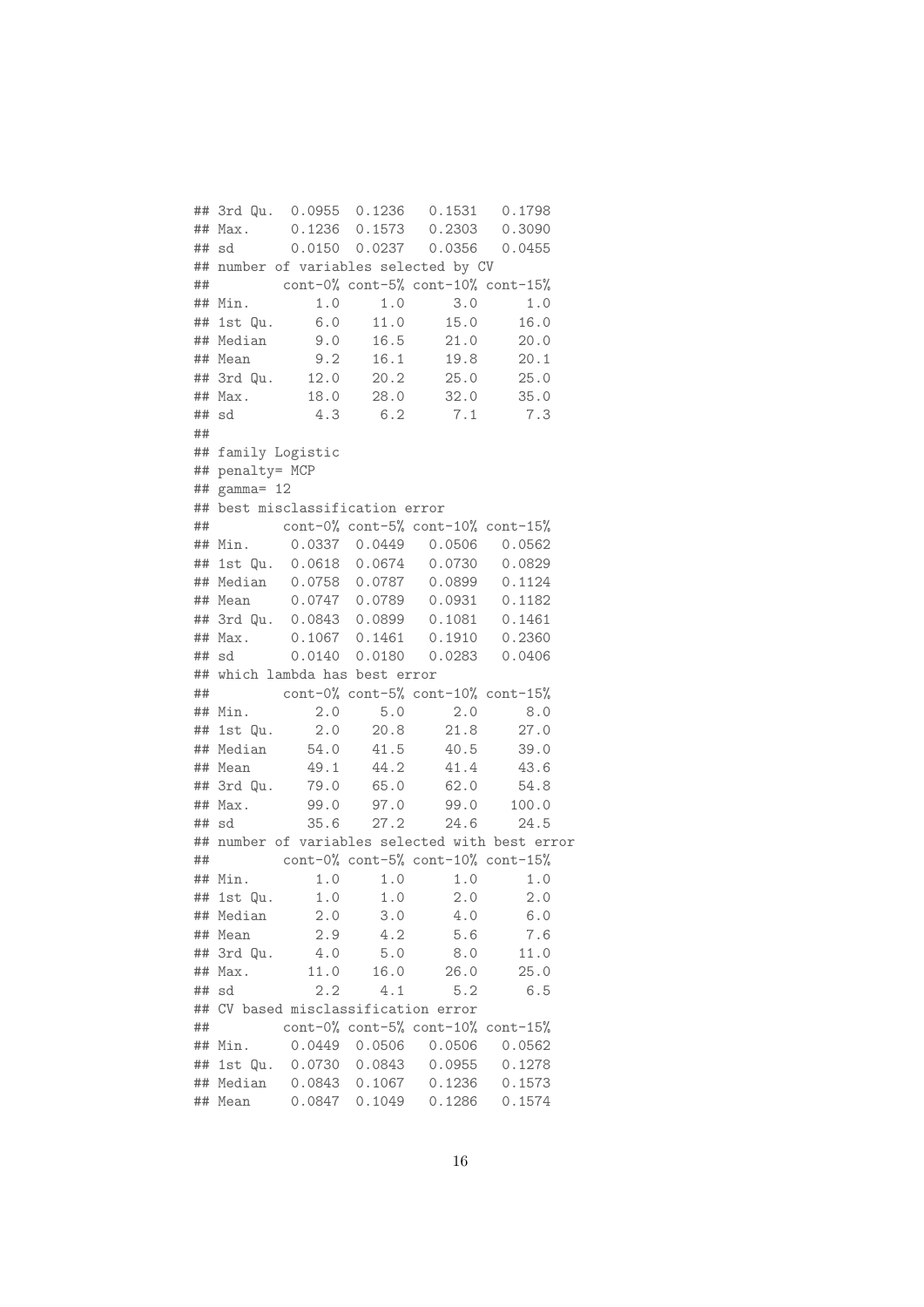|                            |                                       |     |     | ## 3rd Qu. 0.0955 0.1236 0.1573               | 0.1868 |
|----------------------------|---------------------------------------|-----|-----|-----------------------------------------------|--------|
|                            |                                       |     |     | ## Max. 0.1348 0.1629 0.2303 0.3034           |        |
|                            |                                       |     |     | ## sd 0.0158 0.0251 0.0386                    | 0.0479 |
|                            | ## number of variables selected by CV |     |     |                                               |        |
|                            | $\#$ $+$                              |     |     | $cont-0$ % $cont-5$ % $cont-10$ % $cont-15$ % |        |
|                            | ## Min.                               | 1.0 | 2.0 | 2.0                                           | 1.0    |
|                            |                                       |     |     | ## 1st Qu. 6.0 10.0 10.8                      | 12.8   |
|                            |                                       |     |     | ## Median 8.0 13.0 16.0                       | 17.0   |
|                            |                                       |     |     | ## Mean 8.3 12.8 15.4                         | 16.2   |
|                            |                                       |     |     | ## 3rd Qu. 11.0 16.0 20.0                     | 21.0   |
|                            | ## Max. 15.0 22.0                     |     |     | 28.0                                          | 29.0   |
|                            |                                       |     |     | ## sd 3.1 4.6 6.2                             | 6.3    |
| $print(proc.time() - ptm)$ |                                       |     |     |                                               |        |
|                            | $\#$ #<br>user system elapsed         |     |     |                                               |        |
|                            | ## 37553.259 3381.861 41571.136       |     |     |                                               |        |

 $\overline{\circ}$ 0.15 0.25 0.05 0.15 0.25 ●●● ● ● ●  $0.05$ ●● cont−0% cont−5% cont−10% cont−15%







**No. variables**

Closs−LASSO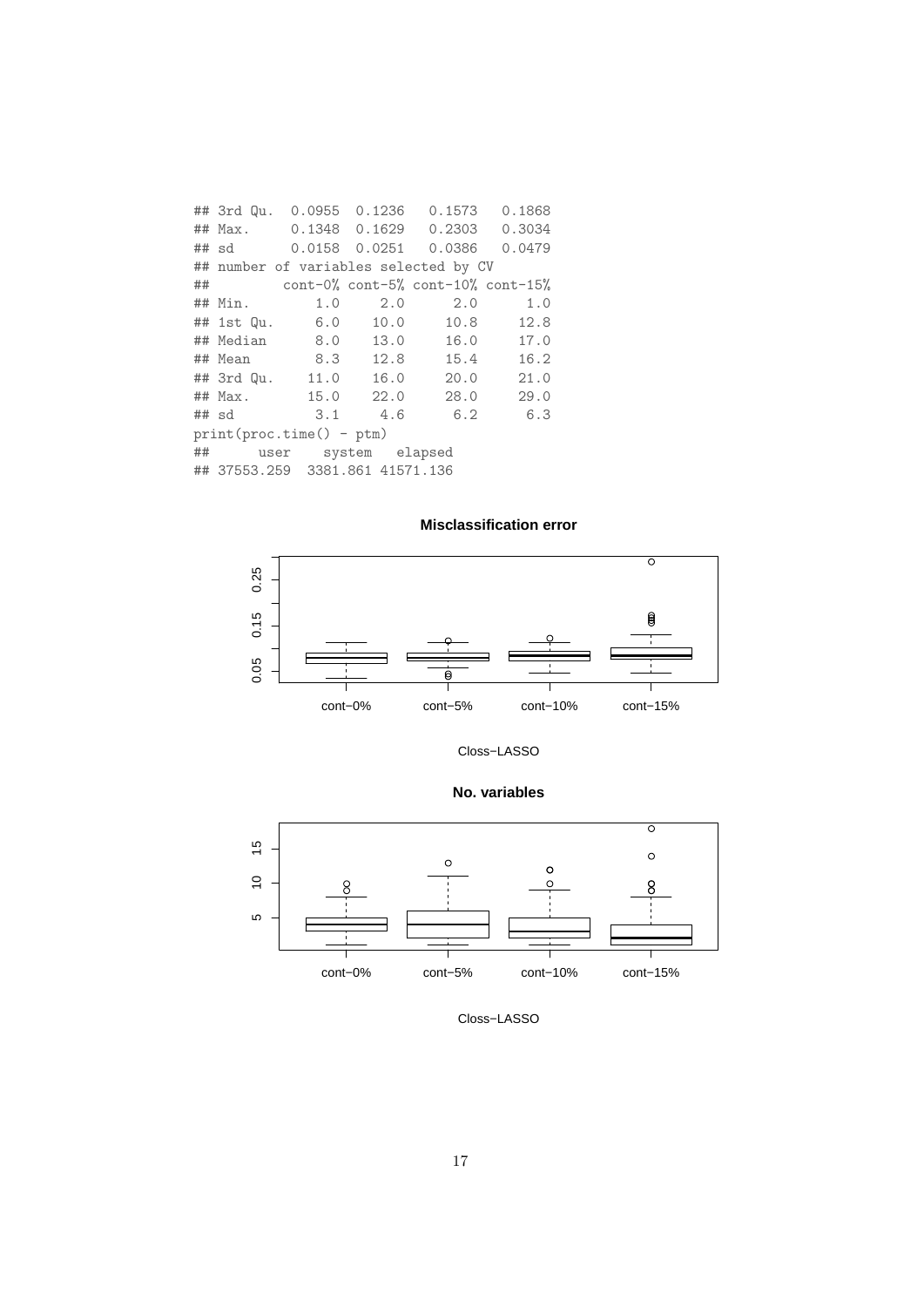

Closs−SCAD





Closs−SCAD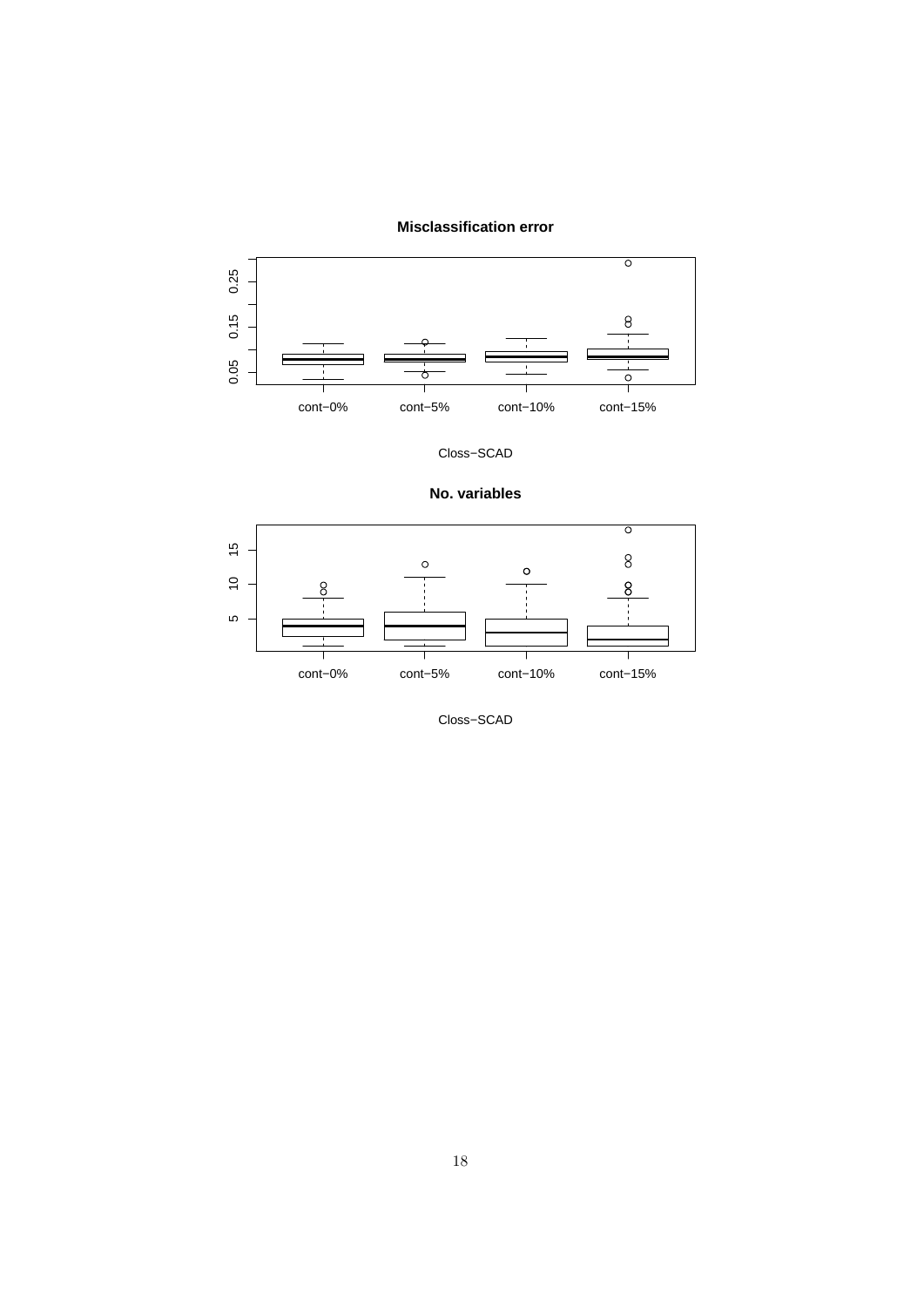

Closs−MCP





Closs−MCP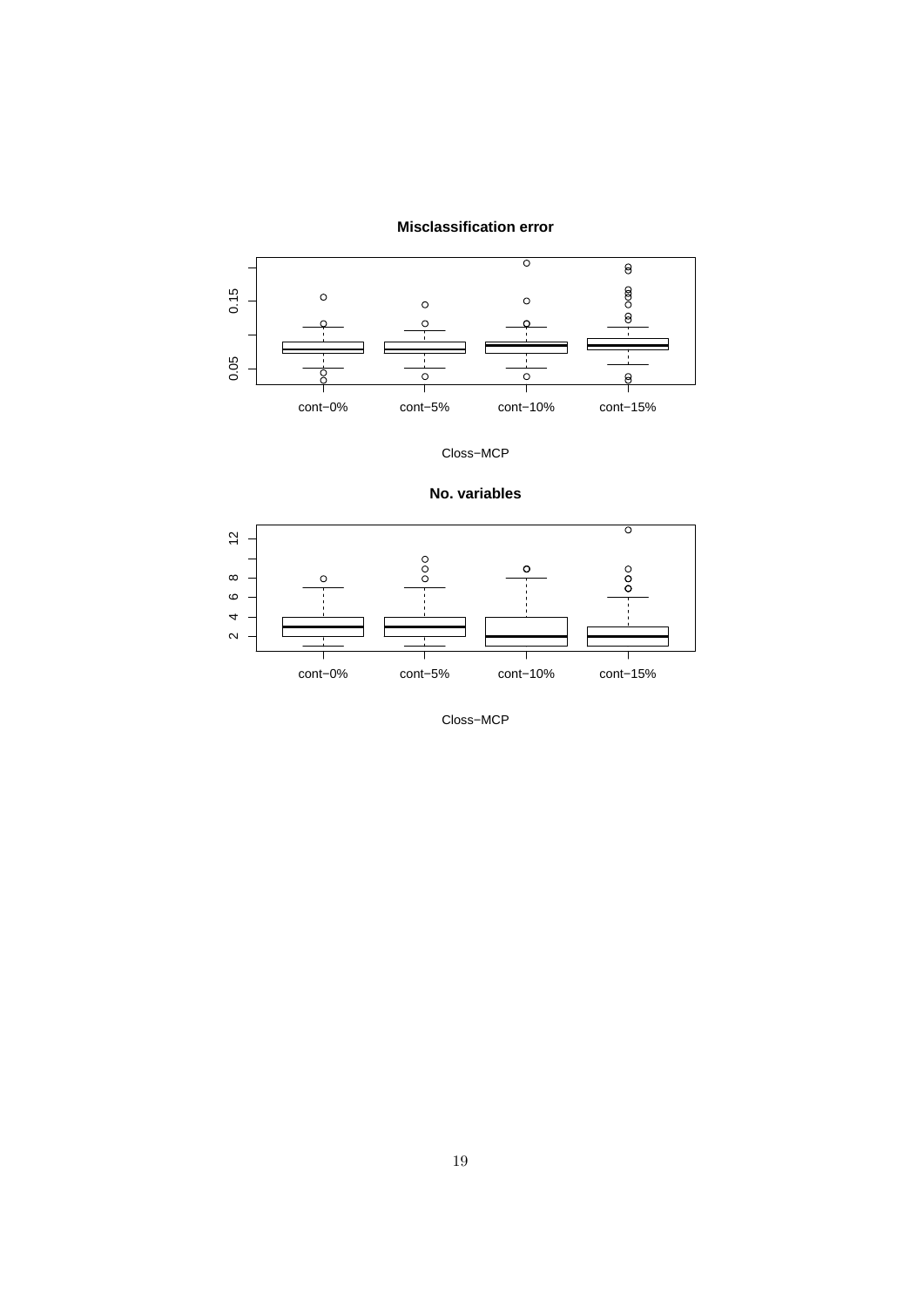

Gloss−LASSO





Gloss−LASSO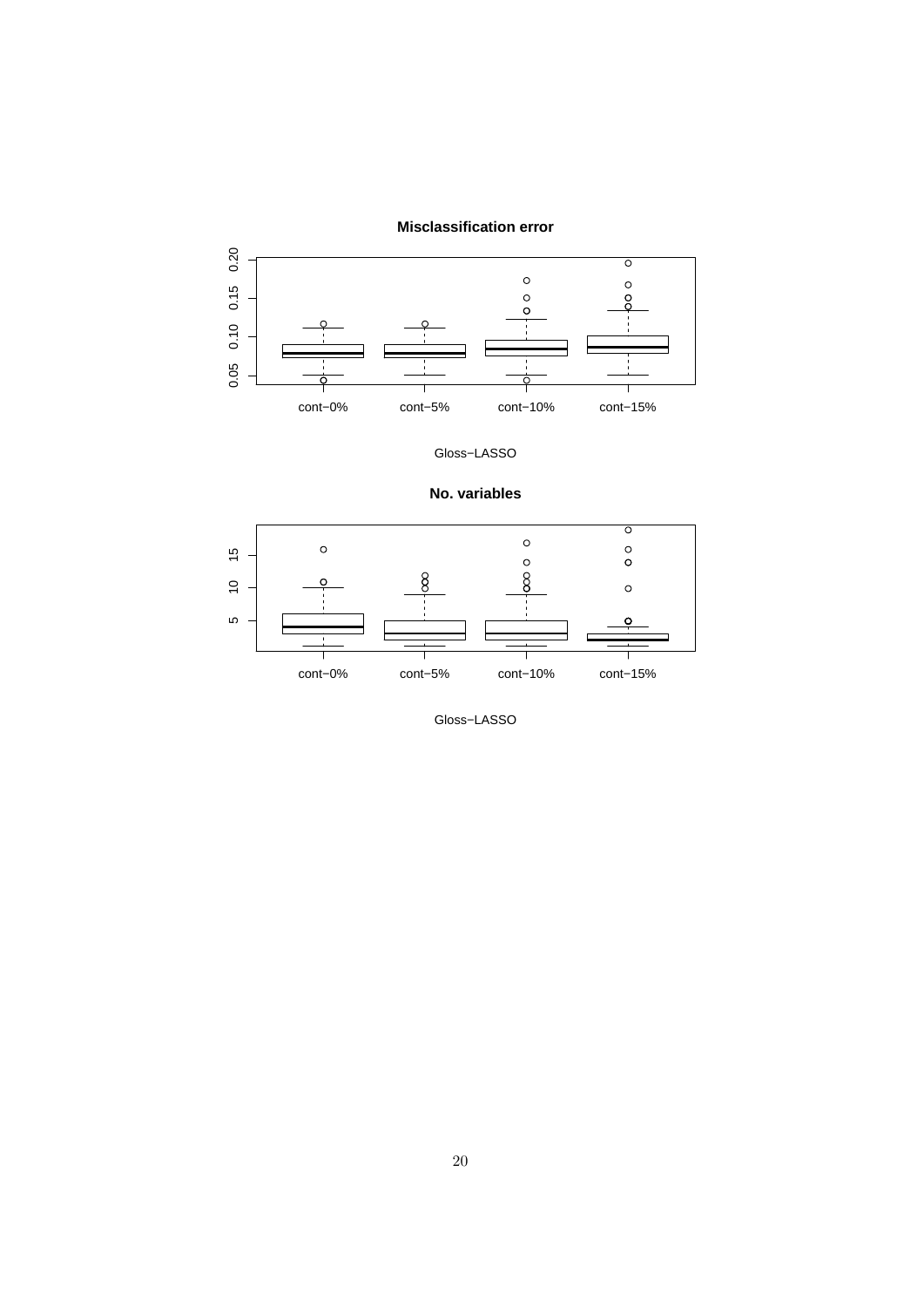

Gloss−SCAD





Gloss−SCAD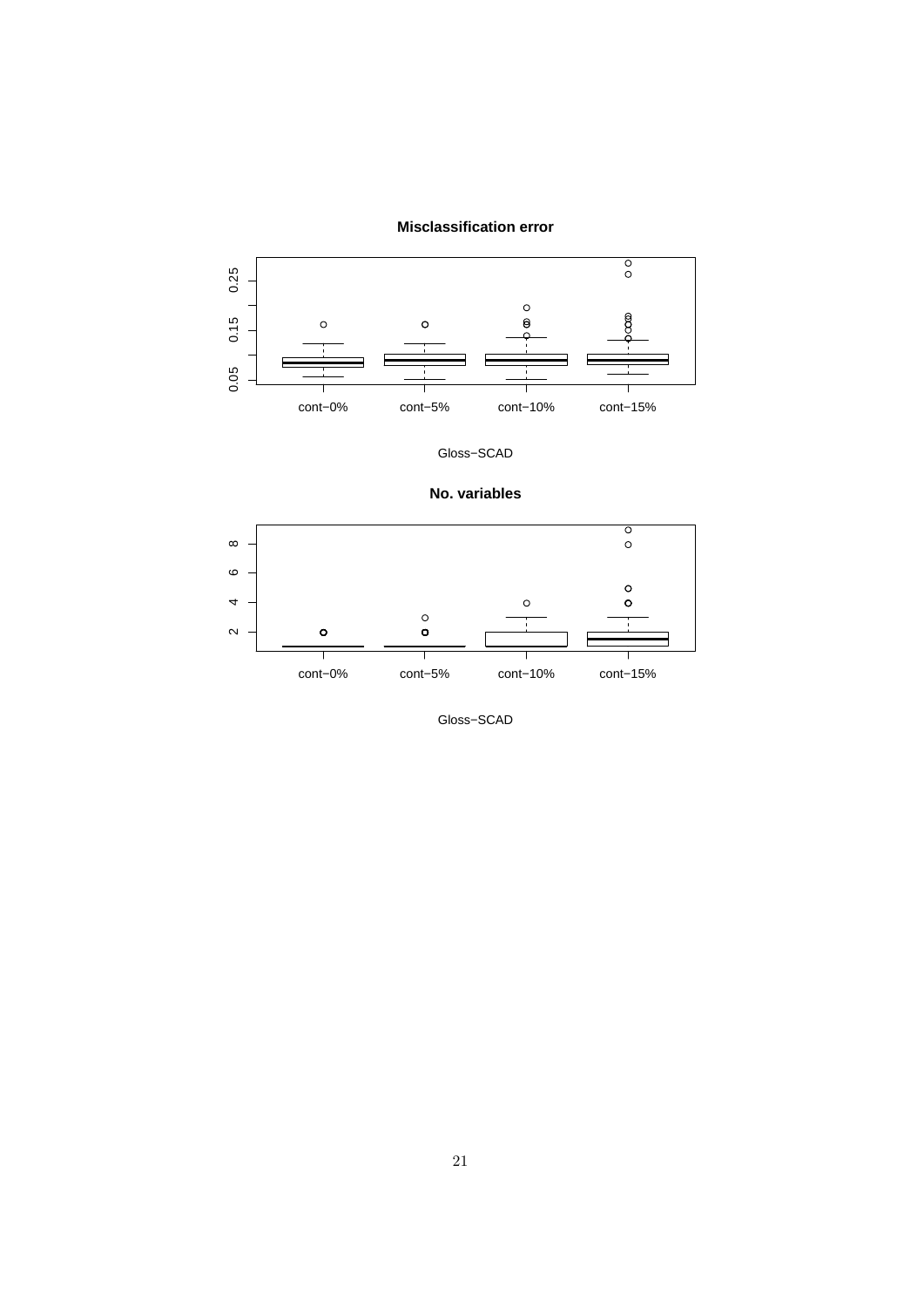

Gloss−MCP





Gloss−MCP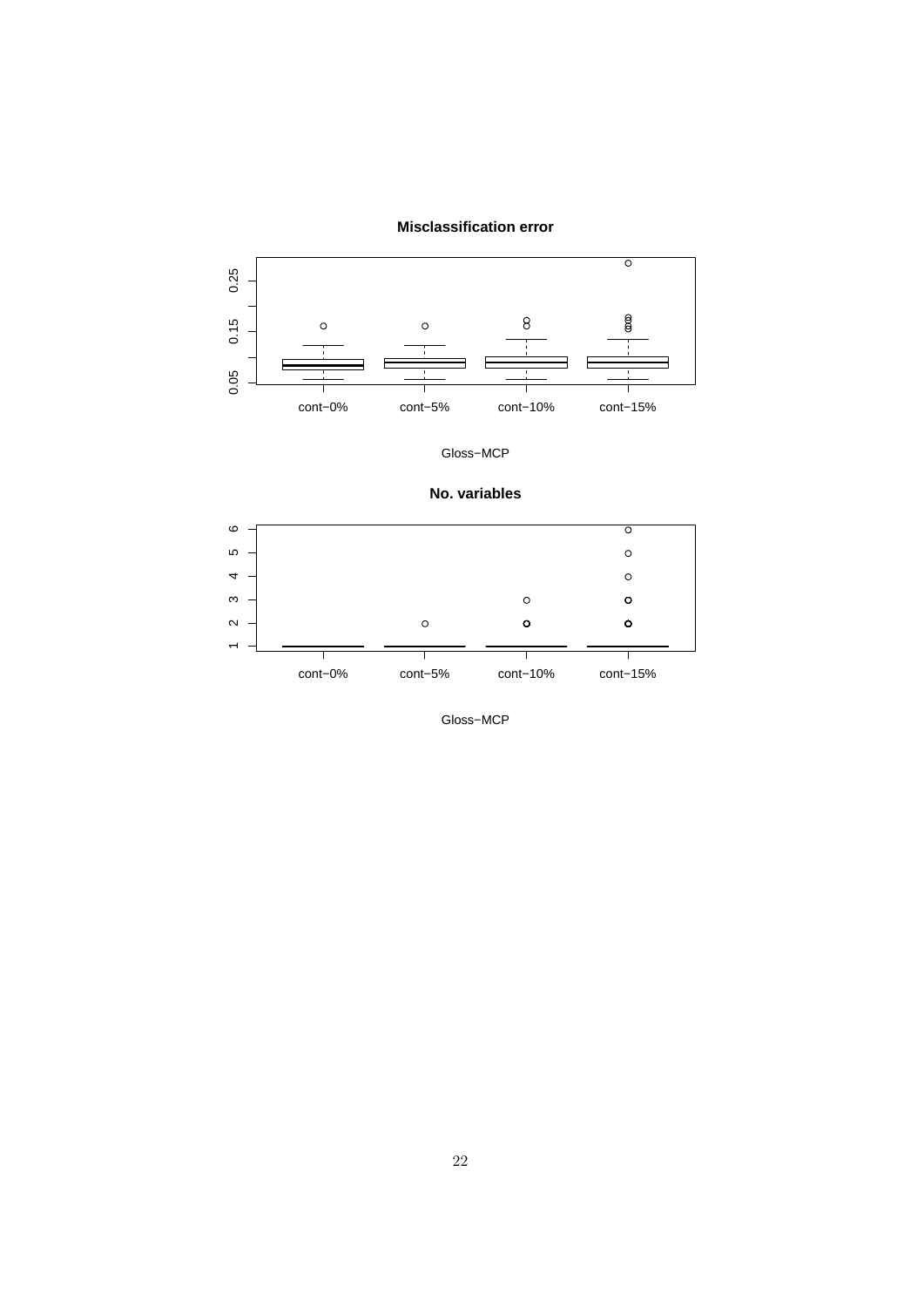

Qloss−LASSO





Qloss−LASSO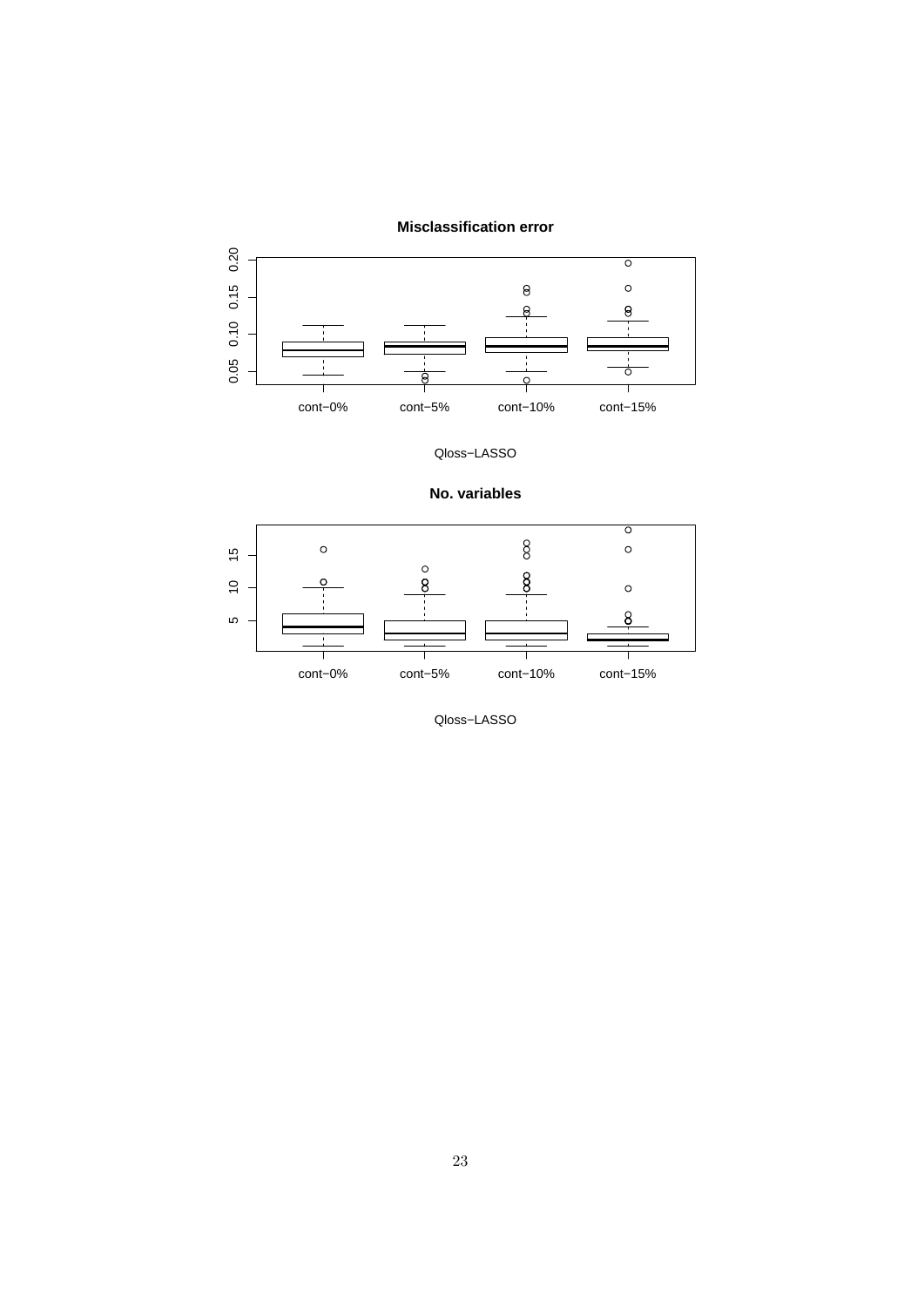

Qloss−SCAD





Qloss−SCAD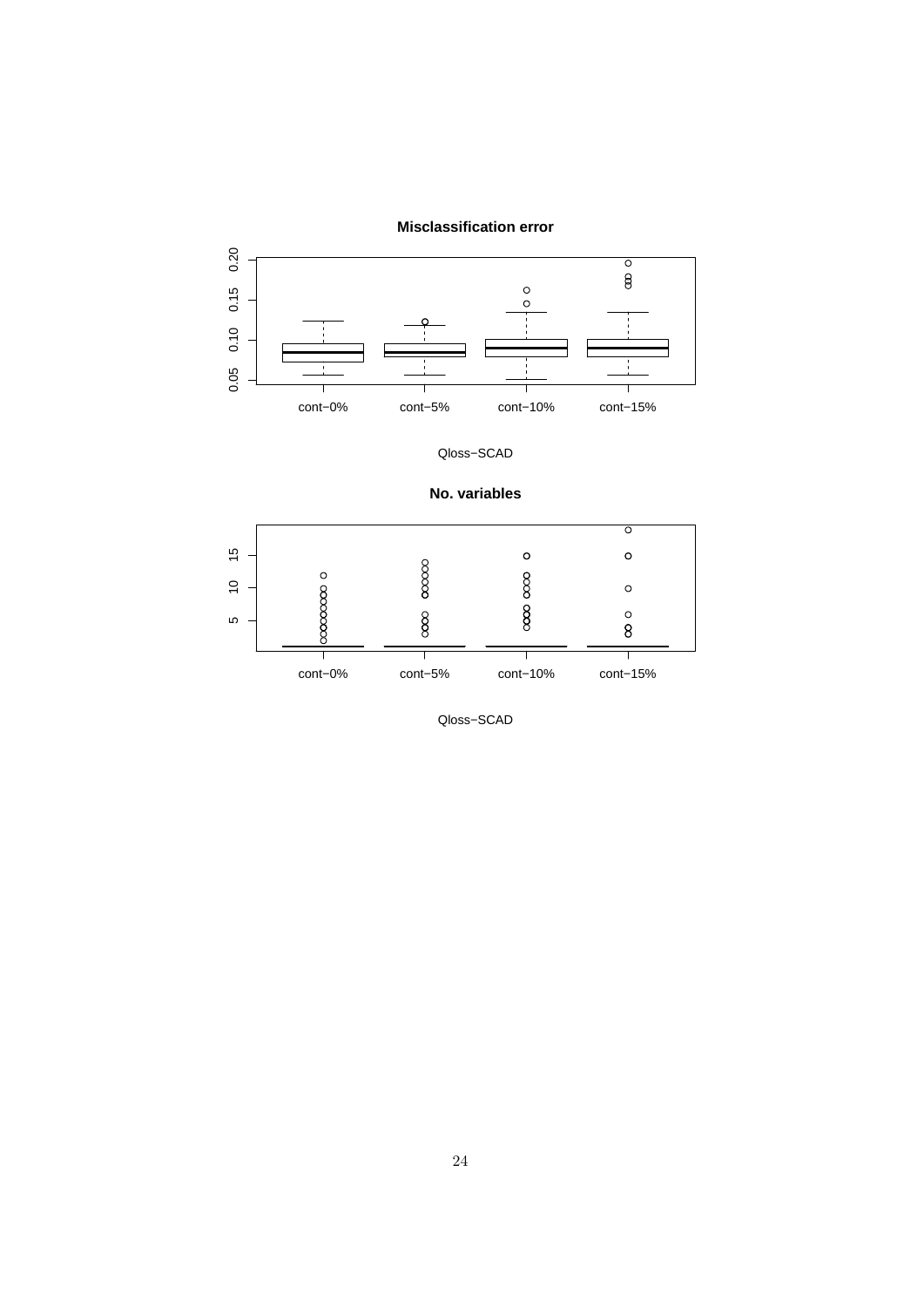

Qloss−MCP





Qloss−MCP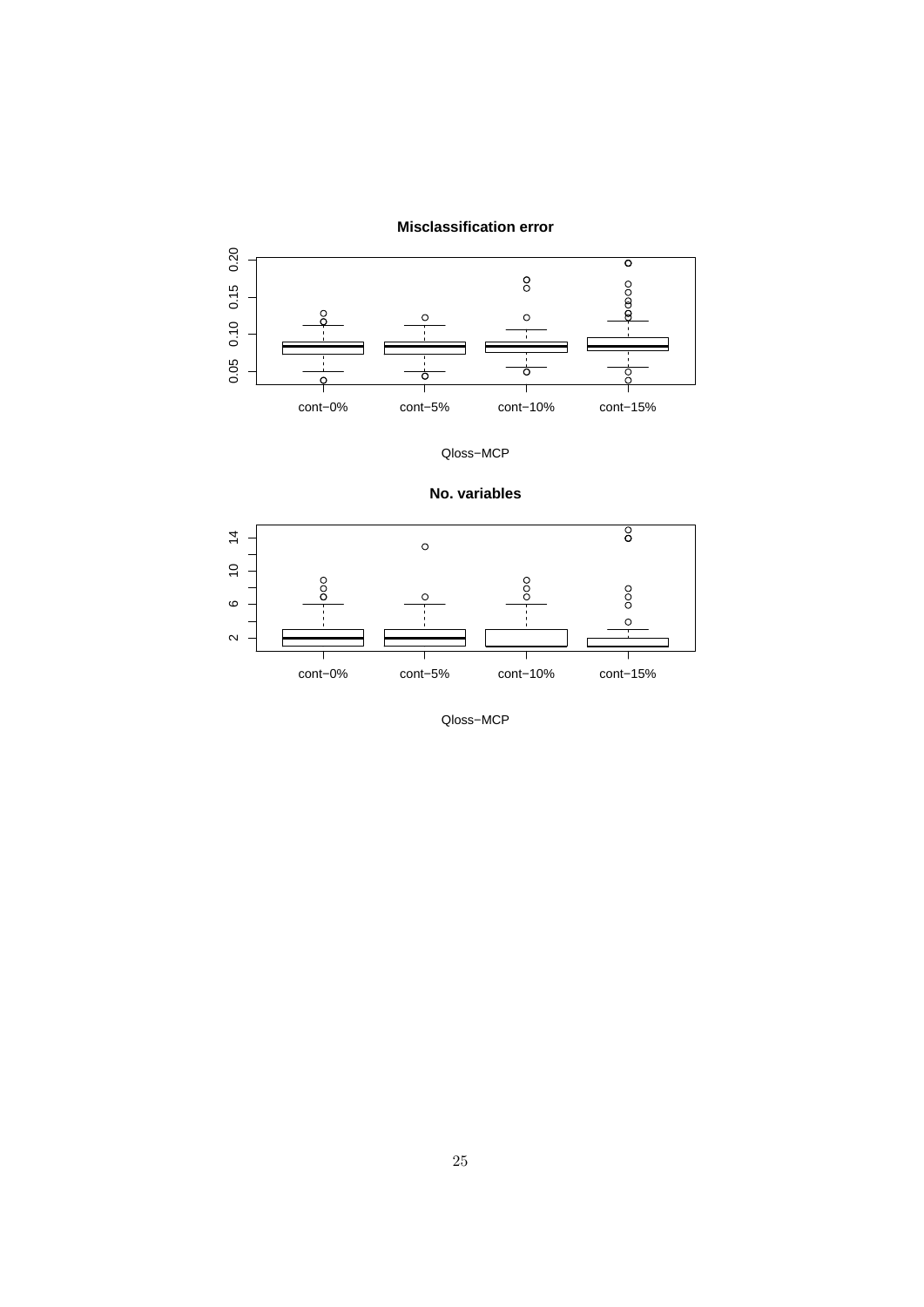







Logistic−LASSO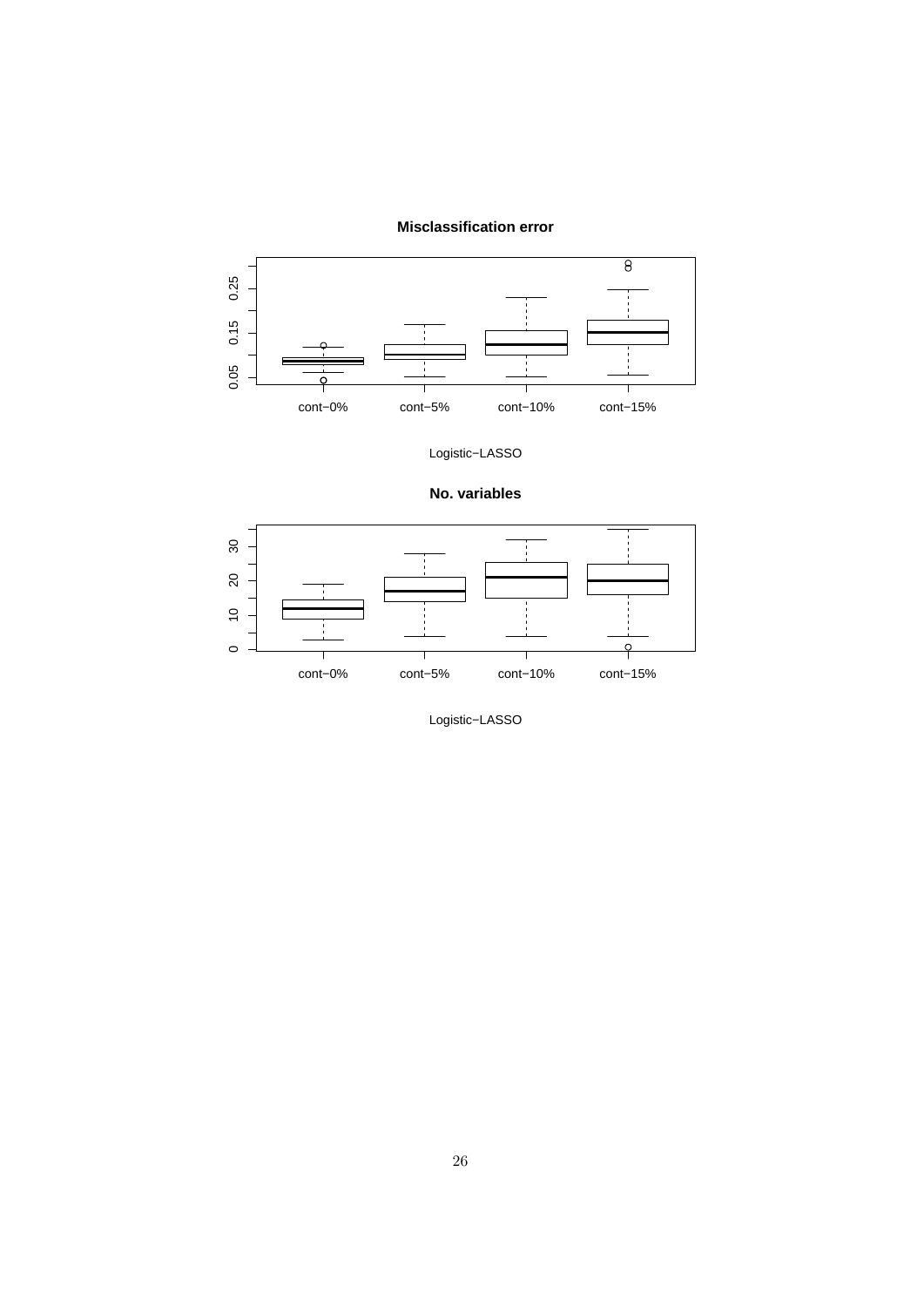







Logistic−SCAD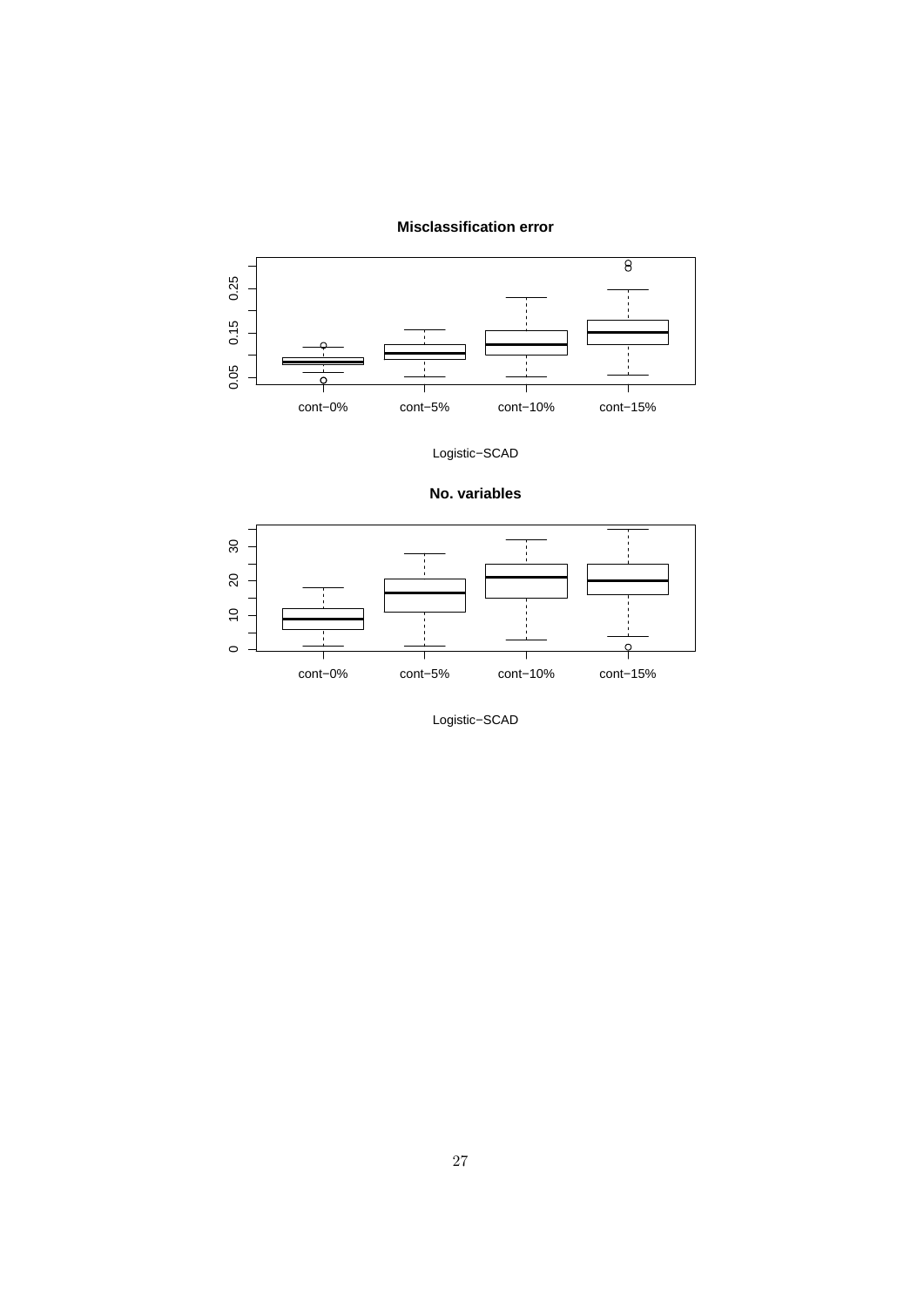

Logistic−MCP





```
Logistic−MCP
```

```
sessionInfo()
## R version 3.5.2 (2018-12-20)
## Platform: x86_64-pc-linux-gnu (64-bit)
## Running under: Ubuntu 18.04.1 LTS
##
## Matrix products: default
## BLAS: /usr/lib/x86_64-linux-gnu/blas/libblas.so.3.7.1
## LAPACK: /usr/lib/x86_64-linux-gnu/lapack/liblapack.so.3.7.1
##
## locale:
## [1] LC_CTYPE=en_US.UTF-8 LC_NUMERIC=C
## [3] LC_TIME=en_US.UTF-8
## [5] LC_MONETARY=en_US.UTF-8 LC_MESSAGES=en_US.UTF-8
## [7] LC_PAPER=en_US.UTF-8 LC_NAME=C
## [9] LC_ADDRESS=C LC_TELEPHONE=C
## [11] LC_MEASUREMENT=en_US.UTF-8 LC_IDENTIFICATION=C
##
## attached base packages:
## [1] stats graphics grDevices utils datasets
## [6] methods
```